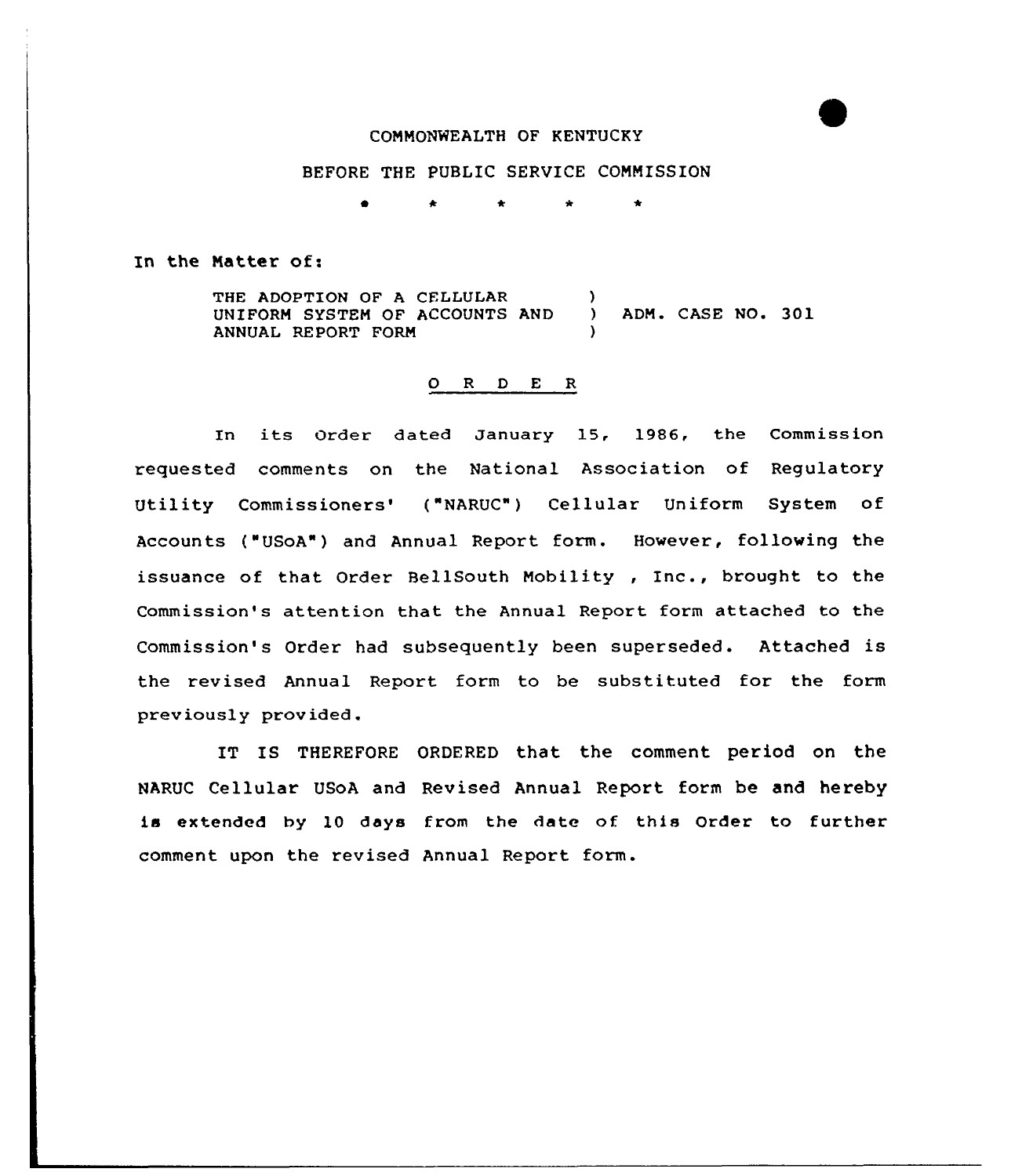Done at Frankfort, Kentucky, this 6th day of February, 1986.

PUBLIC SERVICE COMMISSION

N٥. Chairman Vice Chairman

re Willelesin Commissioner

ATTEST:

**Secretary**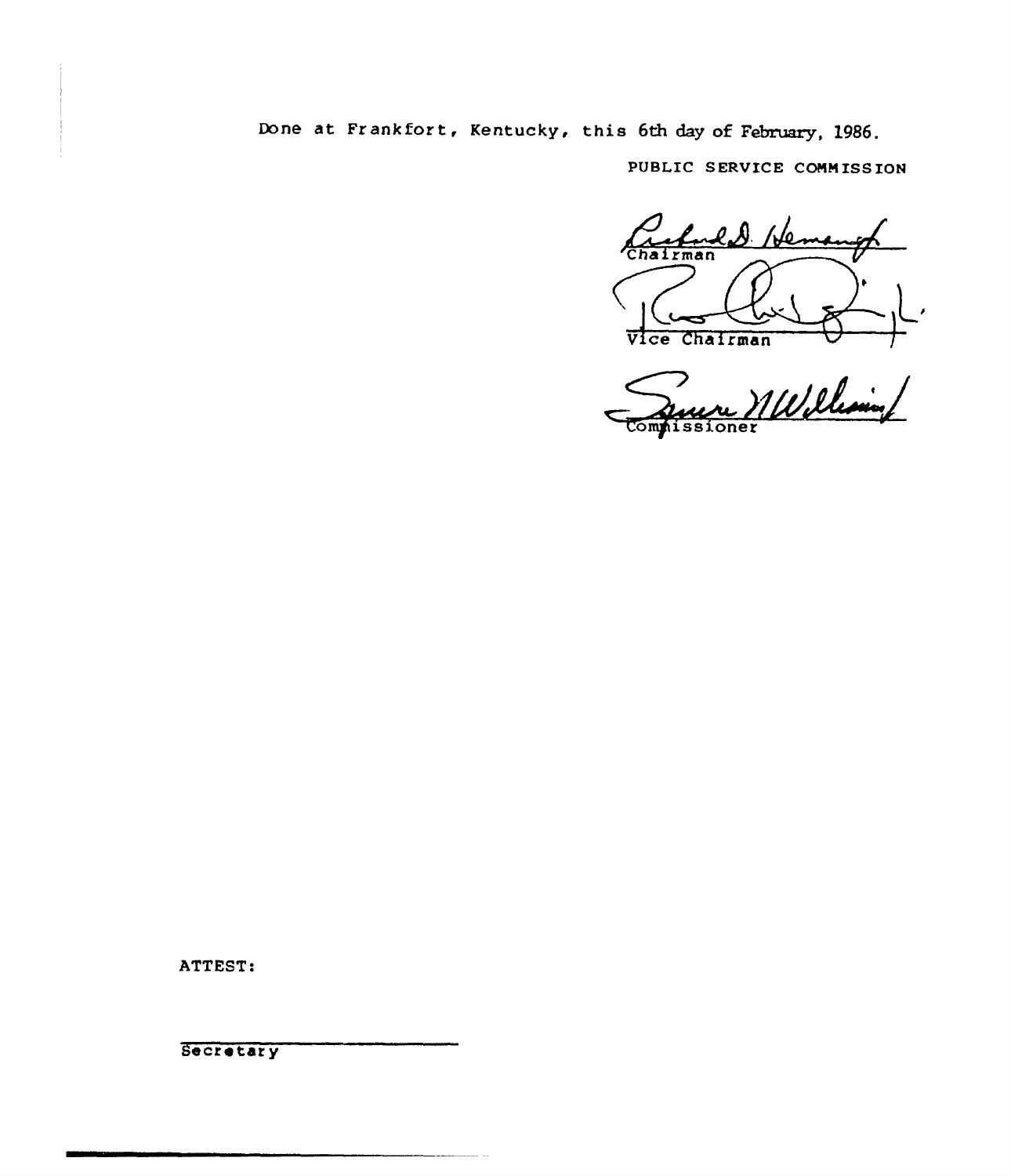# CELLULAR COHHUNICATIONS LICENSEES

ANNUAL REPORT

Œ

Exact legal name of reporting licensee.

(lf nane was changed during the year, show also the previous name and date of change.

(Address of Licenseej

FOR THE

YEAR ENDED DECEMBER 31, 19

TO THE

STATE OF THE STATE OF

BODY TO WHICH THIS REPORT IS SUBMITTED

Name, title, address and telephone nvnber (including area code), of the person to be contacted concerning this report:

 $\bullet$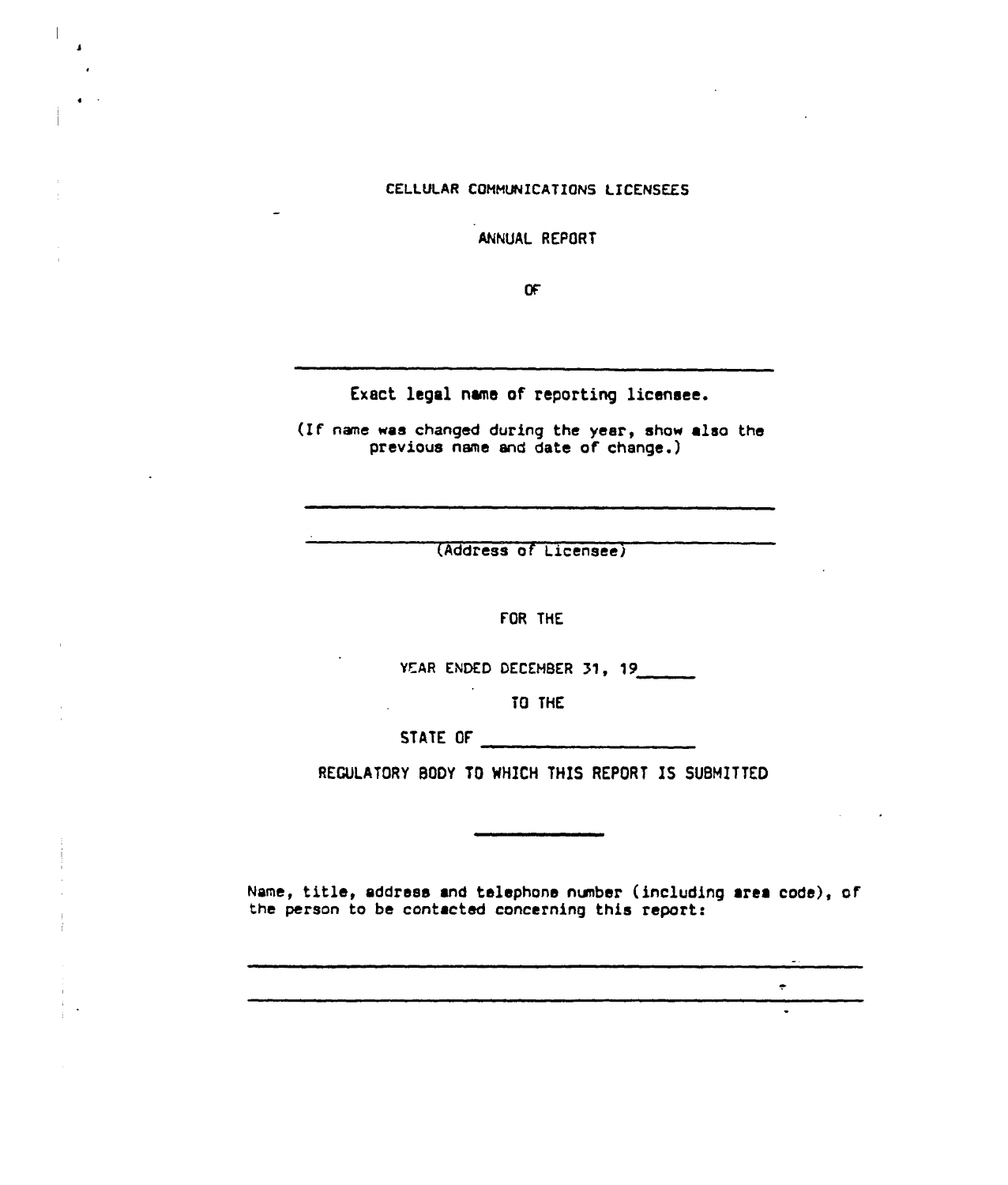#### FORWARD

#### Confidentiality of Annual Report Data

This annual report form was prepared by the NARUC Subcommittee on Accounts to accompany the NARUC Uniform System of Accounts for Cellular Communications Licensees.

In recognition of the fact that cellular communications is a competitive industry, an effort has been made to avoid disclosure of anti-competitive information in this report form. For example, the report contains no statistical data or information on the number of customers being served. Such information Can be obtained by a separate request, when needed. To further protect information of competitive value, commissions may consider the desirability of classifying this report as "confidential." when filed.

> JOHN J. GIBBONS, Chairman NARUC SUbcommittee on Accounts

March 31, 1985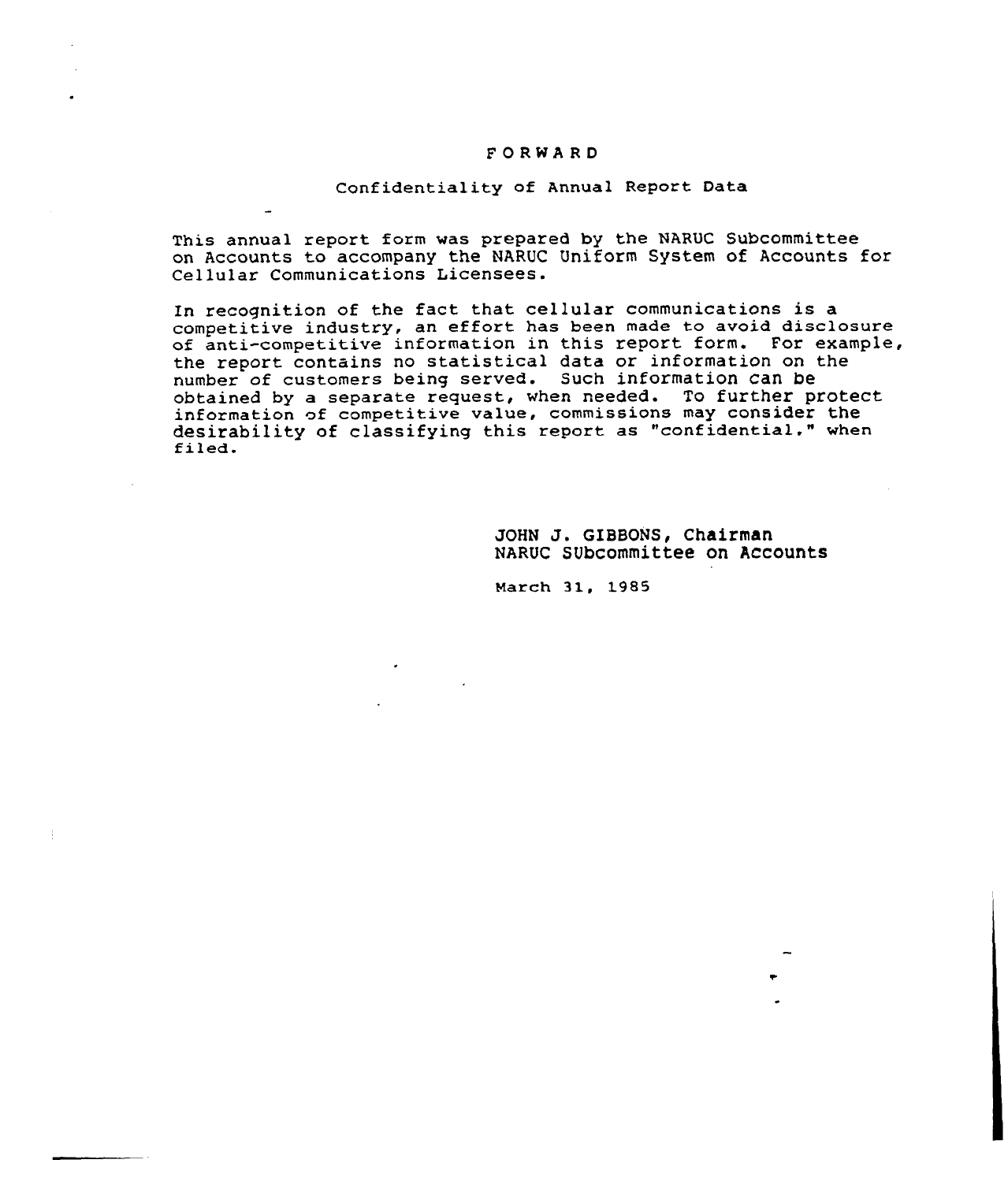$\bullet$  $\overline{a}$ 

Annual report of  $\frac{1}{x}$   $\frac{1}{x}$   $\frac{1}{x}$   $\frac{1}{x}$   $\frac{1}{x}$   $\frac{1}{x}$   $\frac{1}{x}$   $\frac{1}{x}$   $\frac{1}{x}$   $\frac{1}{x}$   $\frac{1}{x}$   $\frac{1}{x}$   $\frac{1}{x}$   $\frac{1}{x}$   $\frac{1}{x}$   $\frac{1}{x}$   $\frac{1}{x}$   $\frac{1}{x}$   $\frac{1}{x}$   $\frac{1}{x}$   $\frac{$ 

# TABLE OF CONTENTS

Schedules which are not applicable to the licensee shall be indicated in columr (d} by inserting the symbol "N" opposite each such schedule.

| Schedule                                                                                 |                                                                                                                                                                                                                                                                                                                                                                                   |                                                                                 |                                                 |
|------------------------------------------------------------------------------------------|-----------------------------------------------------------------------------------------------------------------------------------------------------------------------------------------------------------------------------------------------------------------------------------------------------------------------------------------------------------------------------------|---------------------------------------------------------------------------------|-------------------------------------------------|
| No.                                                                                      | Title of Schedule                                                                                                                                                                                                                                                                                                                                                                 | Page No.                                                                        |                                                 |
| (a)                                                                                      | (b)                                                                                                                                                                                                                                                                                                                                                                               | (C)                                                                             | (d)                                             |
| 1<br>$\overline{\mathbf{c}}$<br>3<br>4<br>5                                              | GENERAL INFORMATION<br>General Instructions<br>General Information<br>Directors, Proprietors, Partners<br>Principal Officers<br>Voting Powers and Controls<br>Significant Changes During the Year<br>FINANCIAL AND ACCOUNTING DATA                                                                                                                                                | $\frac{1}{2}$ $\frac{3}{3}$ $\frac{3}{4}$<br>5                                  |                                                 |
| 6<br>$\overline{\phantom{a}}$<br>8<br>8a<br>9.<br>$10-10$<br>11<br>12 <sup>2</sup><br>13 | Comparative Balance Sheet<br>Instructions for Income and Retained<br>Earnings or Proprietary Capital Statements<br>Income Statement<br>Retained Earnings & Partnership Capital<br>Statements<br>Reconciliation of Partners' Capital<br>Analysis of Operating Expenses<br>Analysis of Deferred Charges and Credits<br>Long-Term Debt (Account 225)<br>Capital Stocks and Dividends | $6 - 7$<br>я<br>$9 - 10$<br>11<br>12<br>13 <sup>°</sup><br>14<br>15<br>16<br>16 |                                                 |
| 14                                                                                       | MISCELLANEOUS<br>Verification                                                                                                                                                                                                                                                                                                                                                     | 17                                                                              |                                                 |
|                                                                                          |                                                                                                                                                                                                                                                                                                                                                                                   |                                                                                 | Analysis of Cellular Communications Plant Acct. |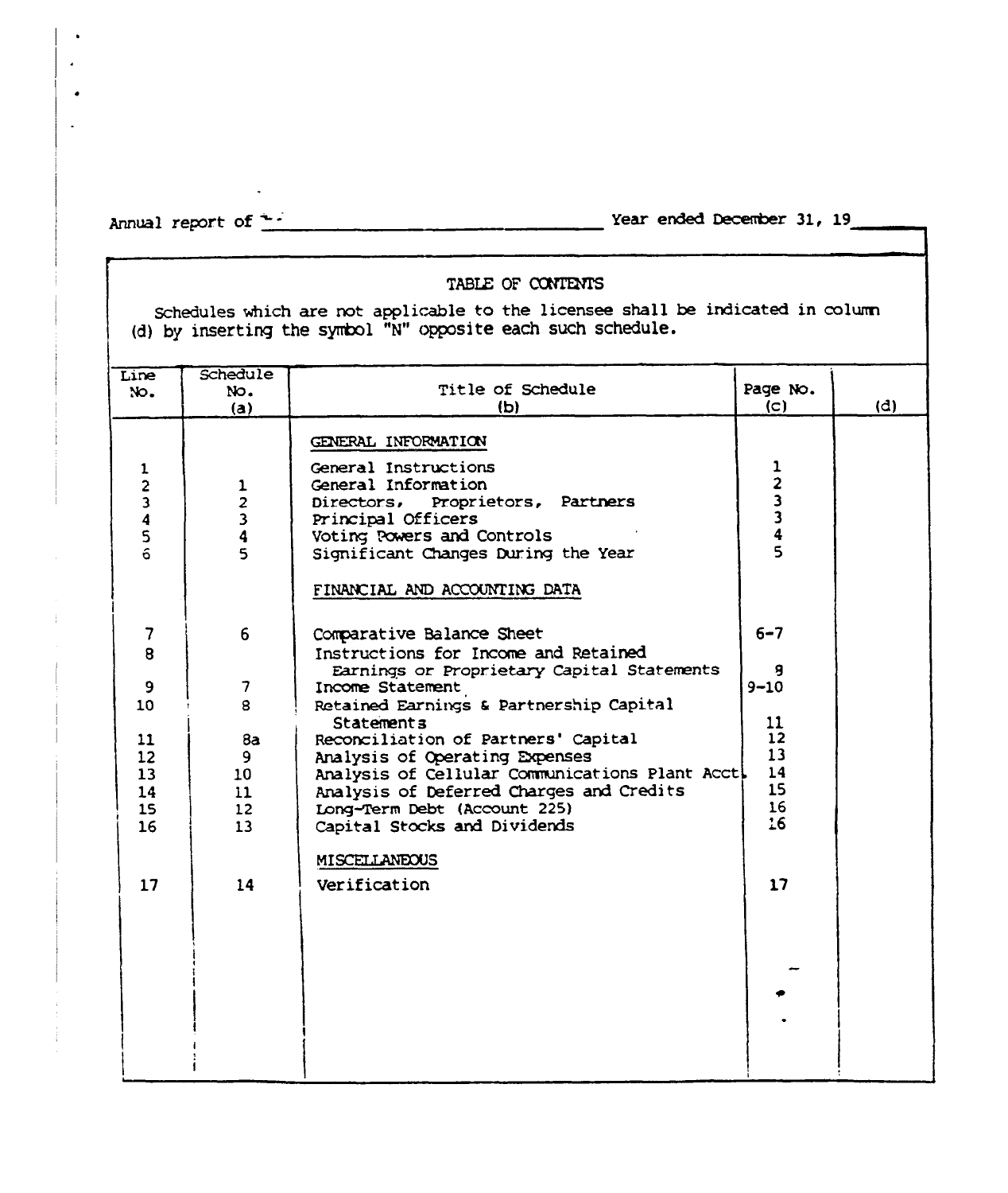Annual report of \_

#### GENERAL INSTRUCTIONS

- 1. The word licensee in the following inquiries means the corporation, company, association, partnership, or person in whose behalf the report is made.
- 2. The completed original and two copies of this report shall be filed with the Public Service Commission, on or before the 31st of March following the end of the year to which the report applies.
- 3. Every inquiry herein must be definitely answered. If "None" or "Not Applicable" states the fact, it may be given in answer to any particular inquiry.
- All data comprising this report should be submitted in permanent form, that is, entries in all schedules should be made in permanent ink or by typewriter. Washable ink or washable reproductions should not be used.
- 5. Items of a reverse or contrary character shall be enclosed in parenthesis.
- 6. Throughout the report, money items shall be ahown in units of dollars adjusted ta accord with footings.
- 7. If space provided for responding is inadequate, insert pages may be used.
- 8. State the exact period of time covered by this report.

From to to (bath dates inclusive)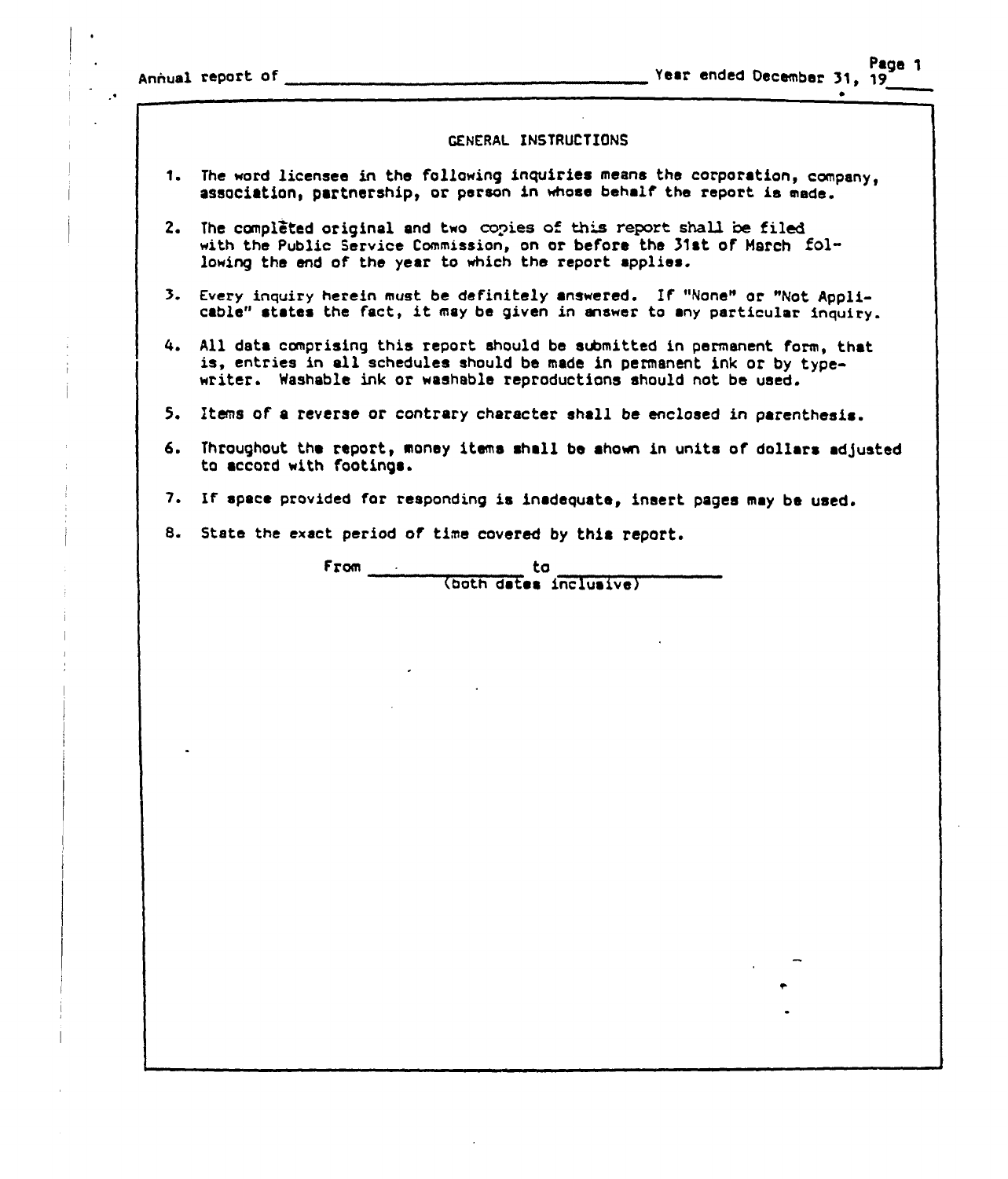$\sim 10^7$ 

 $\mathbf{I}$ 

|    |                                                             | SCHEDULE 1, GENERAL INFORMATION                                                                                                                          |
|----|-------------------------------------------------------------|----------------------------------------------------------------------------------------------------------------------------------------------------------|
|    | address of the office where such books are kept.            | 1. Name and title of officer having custody of the general books of account and                                                                          |
|    |                                                             |                                                                                                                                                          |
|    | $\mathcal{L}^{\mathcal{L}}$                                 |                                                                                                                                                          |
|    |                                                             | Type of organization of the licensee (corporation, partnerahip, proprietor,                                                                              |
| 2. | $etc.$ )                                                    |                                                                                                                                                          |
|    |                                                             |                                                                                                                                                          |
|    |                                                             |                                                                                                                                                          |
|    | 3. General description of territory served by the licensee. |                                                                                                                                                          |
|    |                                                             |                                                                                                                                                          |
|    |                                                             |                                                                                                                                                          |
|    | 4. Date when cellular communications operations were begun. |                                                                                                                                                          |
|    |                                                             |                                                                                                                                                          |
|    |                                                             |                                                                                                                                                          |
|    |                                                             |                                                                                                                                                          |
|    |                                                             | 5. If incorporated specify: (a) Date of filing articles of incorporation<br>with Secretary of State:                                                     |
|    |                                                             | (b) State in which incorporated:                                                                                                                         |
|    |                                                             |                                                                                                                                                          |
|    |                                                             | (c) Commission Decision Number granting<br>Date<br>Operating Authority                                                                                   |
|    | 6.<br>separate page, if needed.                             | List all affiliated companies and their relationship to the licensee.<br>1£<br>licensee is a partnership, provide this information for each partner. Use |
|    | State whether the affiliate is a:                           |                                                                                                                                                          |
|    | (a) regulated public utility                                |                                                                                                                                                          |
|    | (b) publicly held corporation                               |                                                                                                                                                          |
|    |                                                             |                                                                                                                                                          |
|    |                                                             |                                                                                                                                                          |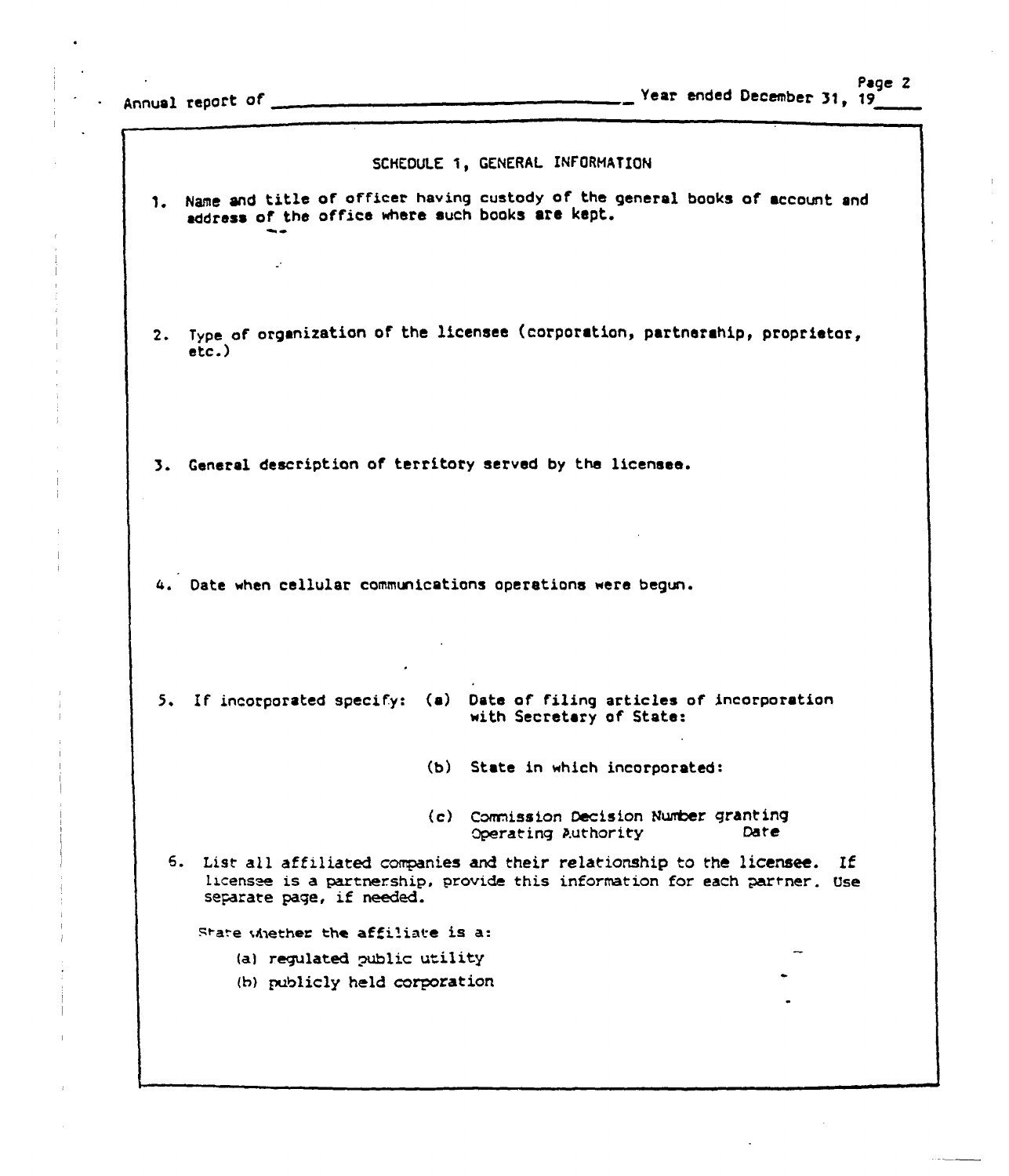Page 3

Annual repo« Year ended December 31, 19

# SCHEDULE 2

| Line<br>No.                       | Name of director or proprietor<br>(For partnerships identify each<br>partner, identify which are gen-<br>eral or limited partners, and<br>show each partner's percent of<br>interest in the licensee.)<br>(a) | Office Address<br>(including Street<br>and $No.$ )<br>(b) | Term<br>began<br>(c) | Term<br>expires<br>(d) |
|-----------------------------------|---------------------------------------------------------------------------------------------------------------------------------------------------------------------------------------------------------------|-----------------------------------------------------------|----------------------|------------------------|
| 234567890<br>11<br>12<br>13<br>14 |                                                                                                                                                                                                               |                                                           |                      |                        |

#### DIRECTORS, PROPRIETORS, PARTNERS

# SCHEDULE 3

#### PRINCIPAL OFFICERS

(For corporations, show the data requested; for other forms of business organizations, show names of individuals holding comparable positions.

| Line<br>NO.             | Title of office<br>(a) | Name of person holding office<br>at end of year<br>(b) | Address<br>$\mathcal{L}_{\mathcal{A}}$<br>(c) |
|-------------------------|------------------------|--------------------------------------------------------|-----------------------------------------------|
| 1                       | President              |                                                        |                                               |
| $\overline{2}$          | Vice-President         |                                                        |                                               |
| $\overline{\mathbf{z}}$ | Secretary              |                                                        |                                               |
| 4                       | Treasurer              |                                                        | ٠                                             |
| 5                       | Controller             |                                                        |                                               |
|                         |                        |                                                        |                                               |
|                         |                        |                                                        |                                               |
|                         |                        |                                                        |                                               |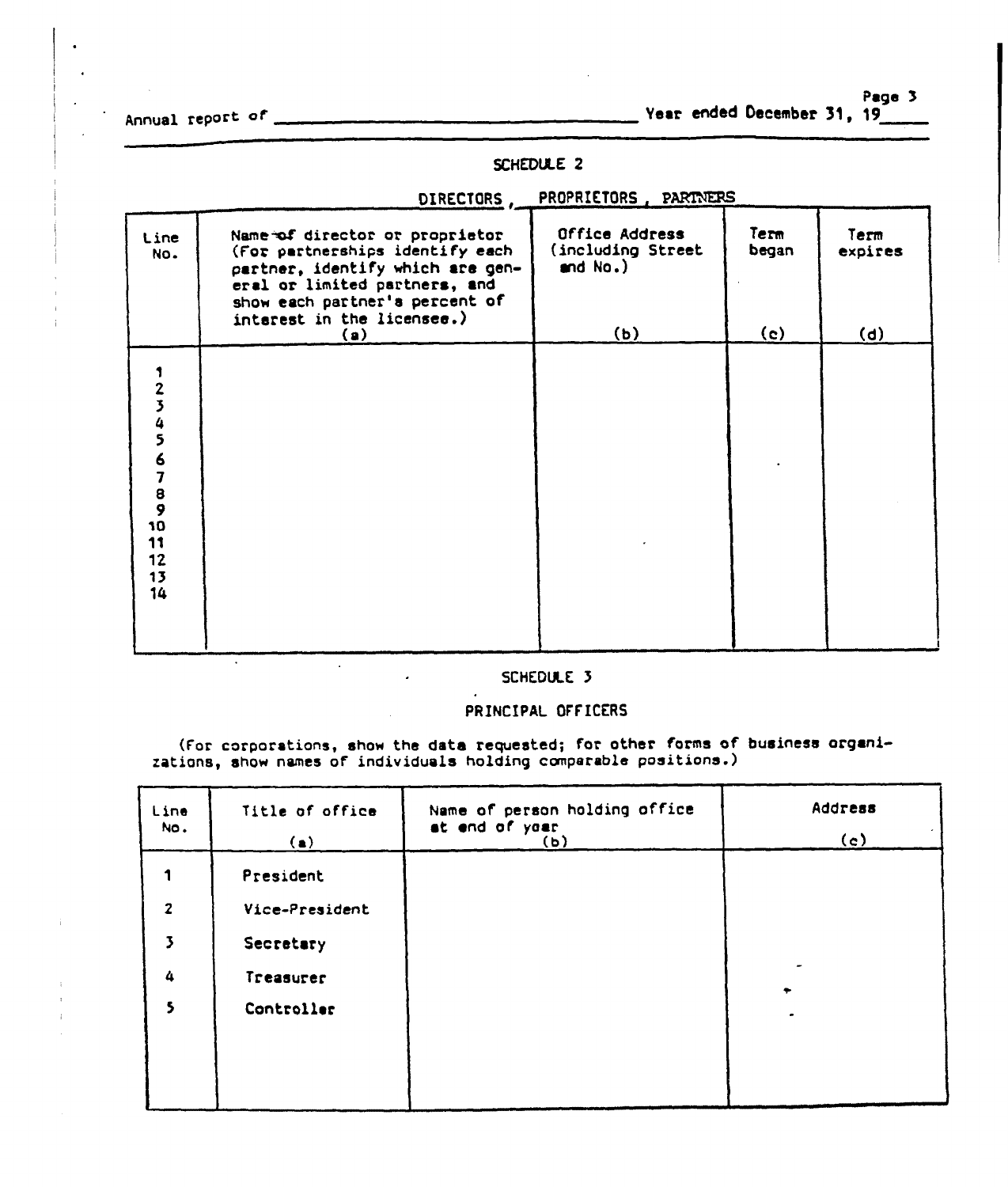Page 4 Year ended December 31, 19

 $\ddot{\phantom{a}}$ 

Annual report of

 $\bar{z}$ 

 $\mathbb{Z}^2$ 

|  |  |  |  |  | SCHEDULE 4, VOTING POWERS AND CONTROLS |
|--|--|--|--|--|----------------------------------------|
|--|--|--|--|--|----------------------------------------|

 $\mathbb{Z}$ 

1. Name each of the stockholders at the end of the year who held five per centum or more of the voting capital stock of the licensee.

 $\mathbf{r}$ 

| Line                        | Name       | Address |               | Number of shares held |
|-----------------------------|------------|---------|---------------|-----------------------|
| No.                         | (a)        | (b)     | Common<br>(c) | Preferred<br>(d)      |
| 12345678<br>$\pmb{9}$<br>10 |            |         |               |                       |
|                             | $\epsilon$ |         |               |                       |
|                             |            |         |               |                       |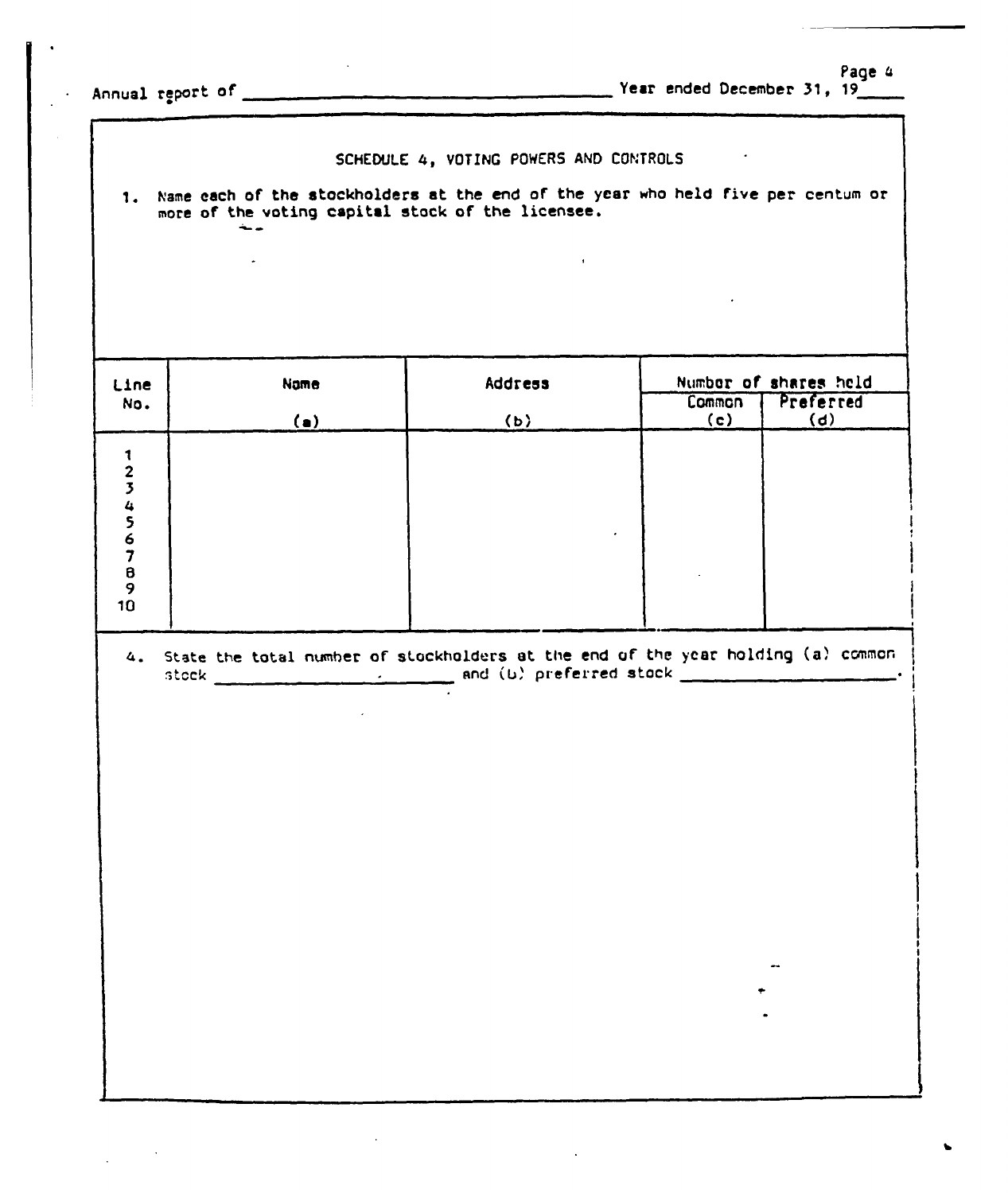$\mathbb{R}^2$ 

| SCHEDULE 5, SIGNIFICANT CHANGES DURING THE YEAR                                                                       |  |
|-----------------------------------------------------------------------------------------------------------------------|--|
| Give particulars of:                                                                                                  |  |
| 1. Issuances of capital stock or long-term debt (including dates, amounts,<br>regulatory authorization and proceeds.) |  |
| 2. Changes in franchise rights                                                                                        |  |
| $\overline{3}$ .<br>Significant physical changes in plant                                                             |  |
| 4. Changes in ownership.or control<br>(Shareholders holding 5% or more of outstanding stock.)                         |  |
| 5. Other significant changes.                                                                                         |  |
|                                                                                                                       |  |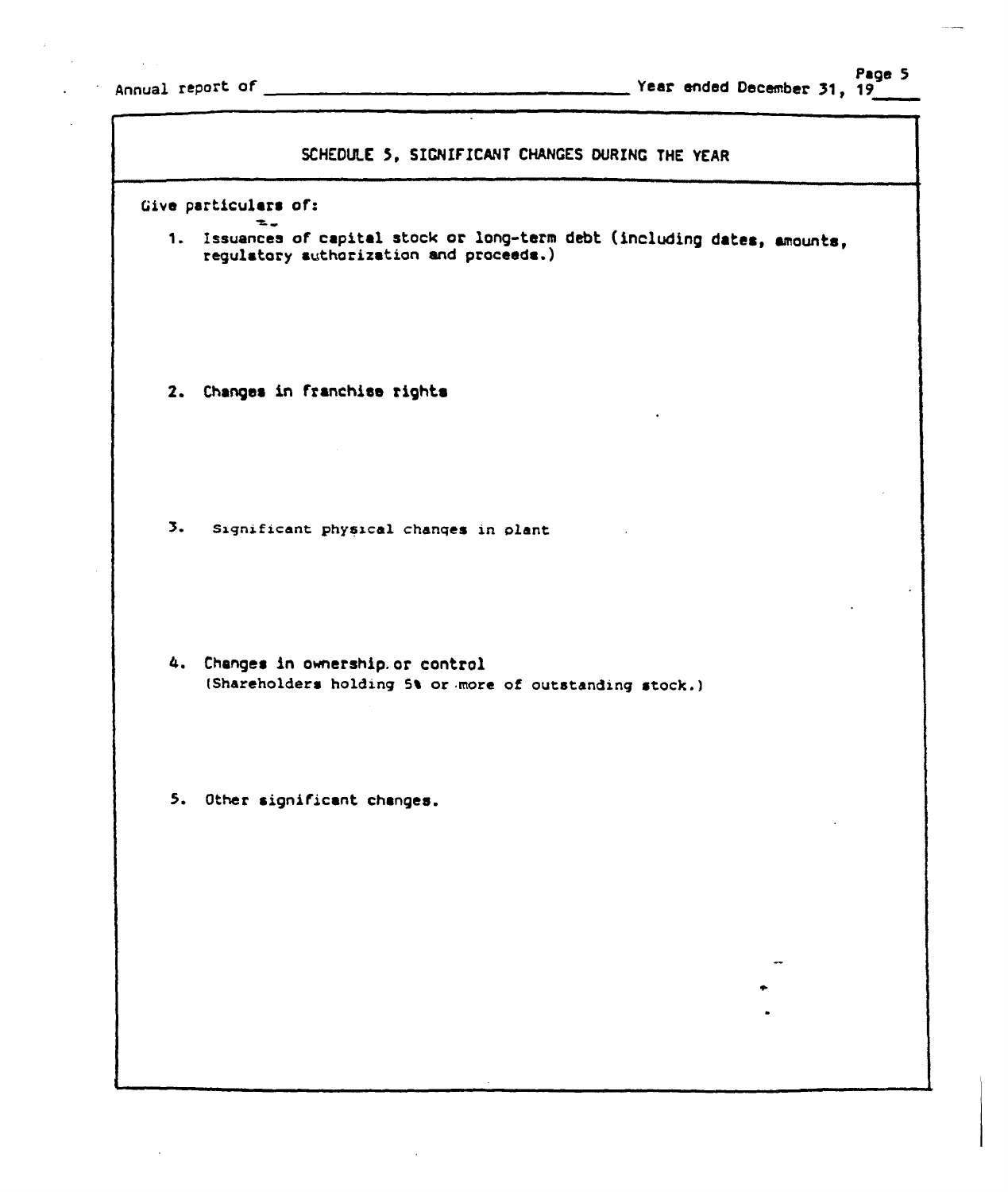Annual raport of

 $\overline{a}$ 

 $\mathcal{L}_{\mathrm{in}}$ 

 $\sim 10$ 

 $\mathcal{L}_{\mathcal{A}}$ 

Page 6<br>Year ended December 31, 19

| Line <sup>1</sup><br>No. | <b>Account</b><br>No. |                                                                                                        | Balance at<br>beginning<br>of year | Balance at<br>end.<br>of year | Increase or<br>(decrease) |
|--------------------------|-----------------------|--------------------------------------------------------------------------------------------------------|------------------------------------|-------------------------------|---------------------------|
|                          |                       | Assets and Other Debits                                                                                |                                    |                               |                           |
| 1                        | 100                   | Current Assets<br>Cash                                                                                 |                                    |                               |                           |
| $\mathbf{z}$             | 101.14.3              | Accounts Receivable                                                                                    |                                    |                               |                           |
| $\mathbf{z}$             | 102.14.2              | Allowance for Uncollectible Amounts                                                                    |                                    |                               |                           |
| 4                        | 103                   | Income Taxes Receivable                                                                                |                                    |                               |                           |
| 5.                       | 104.14.2              | Notes Receivable - Total                                                                               |                                    |                               |                           |
| 6                        | 105                   | Prepsyments - Total                                                                                    |                                    |                               |                           |
| $\overline{\mathbf{z}}$  | 106.14.3              | Materials and Supplies                                                                                 |                                    |                               |                           |
| 8                        | 107                   | Interest and Dividends Receivable                                                                      |                                    |                               |                           |
| 9                        | 108.14.3              | Other Current Assets                                                                                   |                                    |                               |                           |
| 10                       | 109.14.2              | Accumulated Deferred Income Taxes -<br>Current - Callular Communications<br>Operations                 |                                    |                               |                           |
| 11                       |                       | Current Assets - Non-Cellular<br>Operations (Include Accounts 101.2,<br>106.2, 108.2, 109.3 and 109.4) |                                    |                               |                           |
| 12                       |                       | Total Current Assets                                                                                   |                                    |                               |                           |
| 13                       | 110                   | Deferred Charges<br>Deferred Charges (See page 15)                                                     |                                    |                               |                           |
| 14                       | 111                   | Unamortized Debt Expense                                                                               |                                    |                               |                           |
| 15                       | 112                   | Intangible Assets                                                                                      |                                    |                               |                           |
| 16                       | 113.14.2              | Accumulated Deferred Income Taxes -<br>Non-Current Cellular Communications<br>Operationa               |                                    |                               |                           |
| 17                       |                       | Deferred Charges - Non-Callular<br>Operations (Include Accounts 113.3<br>and $113.4$ )                 |                                    |                               |                           |
| 18                       |                       | Total Deferred Charges                                                                                 |                                    |                               |                           |
|                          |                       | Long Term Asaets<br>Cellular Investments and Other<br>Long-Term Assets                                 |                                    |                               |                           |
| 19                       | 120.1&.3              | Other Long-Term Assets                                                                                 |                                    |                               |                           |
| 20<br>21                 | 121.14.2              | Investments - Totel                                                                                    |                                    |                               |                           |
|                          |                       | Total Cellular Investments and Other<br>Long-Term Assets                                               |                                    |                               |                           |
| 22                       | 122, 123,<br>124,125  | Cellular Communications Plant<br>Total Gross Cellular Communications<br>Plant (Sea page 14)            |                                    |                               |                           |
| 23                       | 1268127               | Accumulated Depreciation & Amortization of<br>Callular Communications Plant                            |                                    |                               |                           |
| 24                       |                       | Total Net Callular Communications Plant                                                                |                                    |                               |                           |
| 25                       |                       | Long-Term Assets - Non-Cellular<br>Operations<br>(Include Accounts 120.2, 121.2,<br>$.130$ and $131$ ) |                                    |                               |                           |
| 26                       |                       | Total Long-Term Assets                                                                                 |                                    |                               |                           |
| 27                       |                       | Total Assets and Other Debits                                                                          |                                    |                               |                           |

 $\mathcal{L}$ 

÷.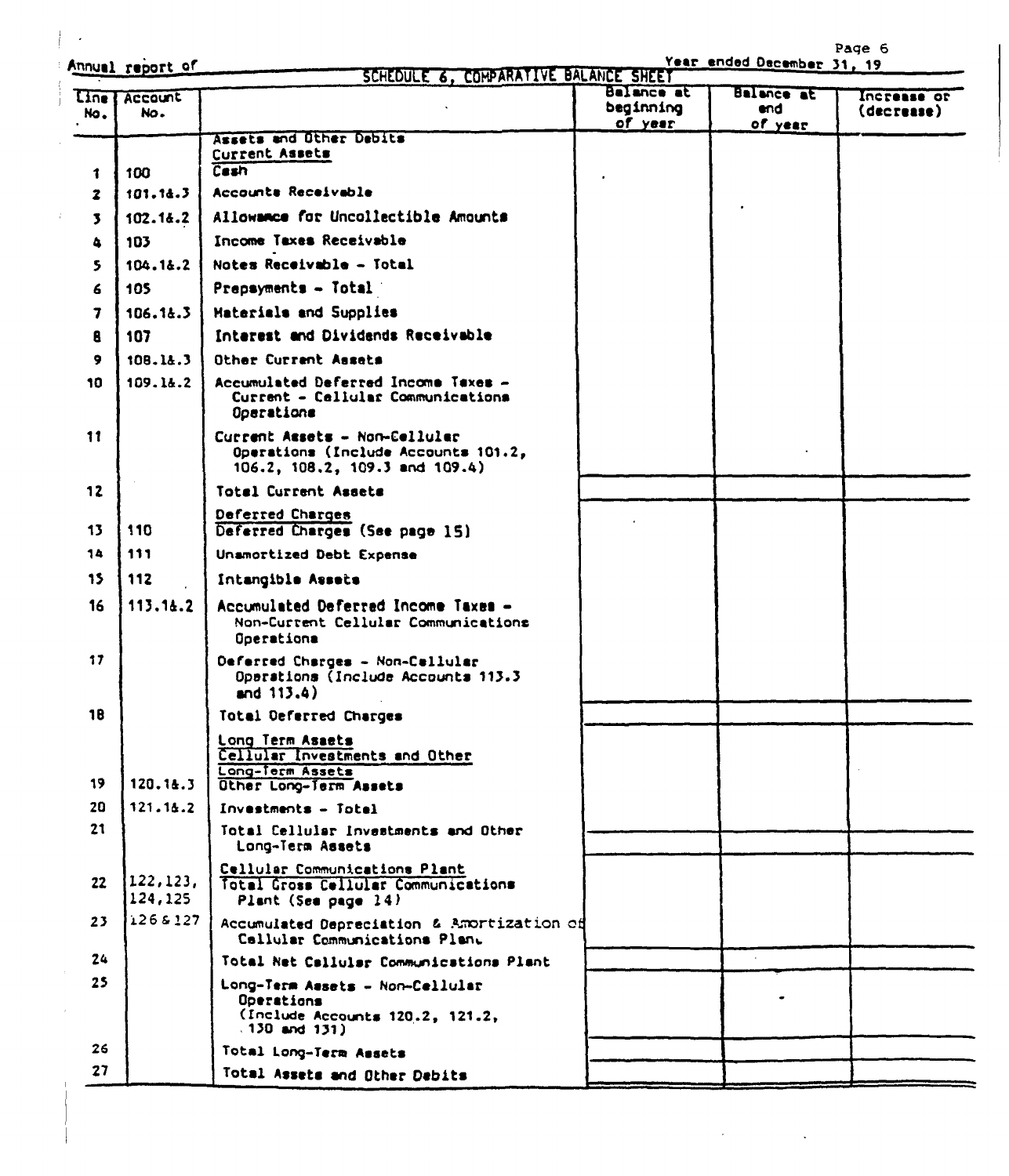innual report of Schedule 6 COMPARATIVE BALANCE SHEET Balance at Balance at Increase or tine Account beginning (decrease) end. No. No. of year of year Lisbilities and Equity Current Liabilities Notes Payable - Total .  $200.18.2$  $\ddot{\mathbf{r}}$ 201.1&.2 Accounts Payable - Total  $\overline{\mathbf{z}}$ Accrued Liabilities - Total  $\overline{\mathbf{3}}$ 202.1&.2 Advance Billing and Paymenta 203  $\blacktriangle$ **Taxes Accrued** 204  $\mathbf s$ **Interset Accrued** 205 6  $\overline{7}$ 206.1&.3 Other Current Liabilities 8 207 Current Maturities of Long-Term Debt 211.1&.2 Accumulated Deferred Income Taxes - $\ddot{\bullet}$ Current - Cellular Communications Operations 214 Customer Deposits 10 Current Liabilities - Non-Cellular 11 Operations (Include Accounts 206.2.  $211.3$  and  $211.4$ ) Total Current Liabilities 12 Deferred Credits 216 Other Deferred Credits (See page 15) 13 14 219.1&.2 Unamortized Deferred Investment Tax Credits - Cellular Communications Doerations 15 220.1&.2 Accumulated Deferred Income Taxes -Non-Current - Cellular Communications Operations 16 Deferred Credits - Non-Cellular Operations (Include accounts 219.3, 219.4, 220.3 and 220.4)  $17$ **Total Deferred Cradits** Long-Term Liabilities 221 18 Obligations on Capital Leases 223 19 Advances from Affiliated Companies 20 224 Unamortized Premium and Discount on Long-Term Debt  $21$ 225 Long-Term Debt (Sse page 16)  $22$ Total Long-Term Liabilities Equity 23 230 Common Stock (See page 17)  $24$ 231 Preferrad Stock (Sae page 17) 232 25 Other Paid-In Capital 26 233 **Retained Earnings** 27 234 Propriatory Capital - Propriatorship and Partnership 28 Total Equity 29 Totel Liabilities and Equity

Year ended December 31, 19 Page 7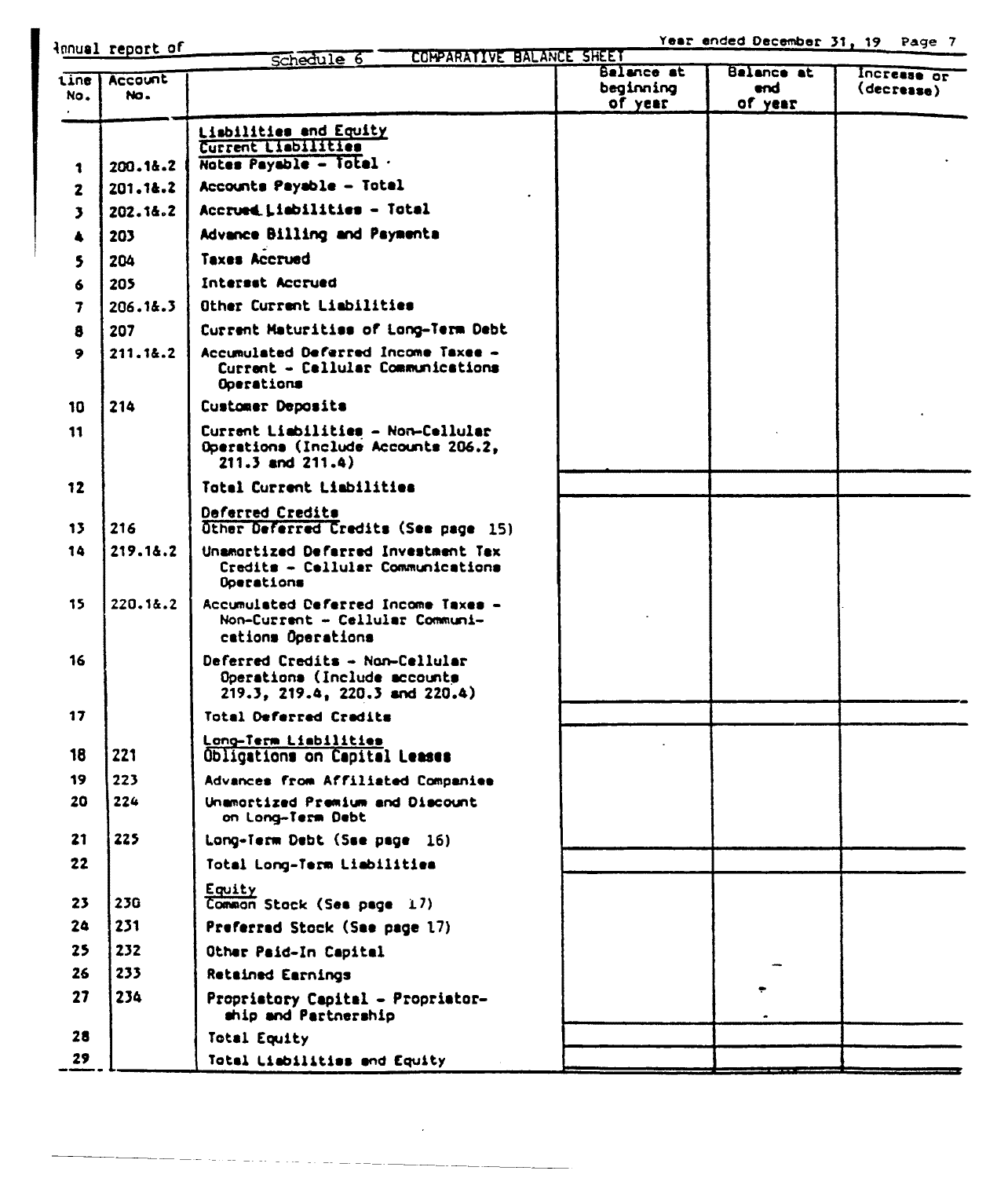<sup>~</sup> Annual report of

INSTRUCTIONS FOR SCHEDULE 7, INCOME AND RETAINED EARNINGS OR PROPRIETARY CAPITAL STATEHENTS

- 1. Show the requested information regarding transactions during the year.
- 2. For those extraordinary items reflected on this schedule, please provide the following information for each item:
	- a. Nature of extraordinary item
	- b. Amount of extraordinary item before considering the related income tax effects
	- c. Amount of the income tax effect related to the extraordinary item
- 3. For those prior period adjustments reflected on this schedule, please provide the following information for each adjustment:
	- a. Nature of the prior period adjustment
	- b. The effect on net income and the period to which the adjustment related
	- c. Amount of the prior period adjustment before considering the related income tax effects
	- d. Amount, of the income tax effects related to the prior period adjustment
- 4. For those amounts of miscellaneous debits and credits ref'lected in the Retained Earnings and Proprietary Capital Statements in this Schedule, please provide the following information:
	- s. Description of each transaction included in these amounts
	- b. The amount of each above described transaction before considering the related income tax effects
	- c. Amount of the income tax effects related to each above described transaction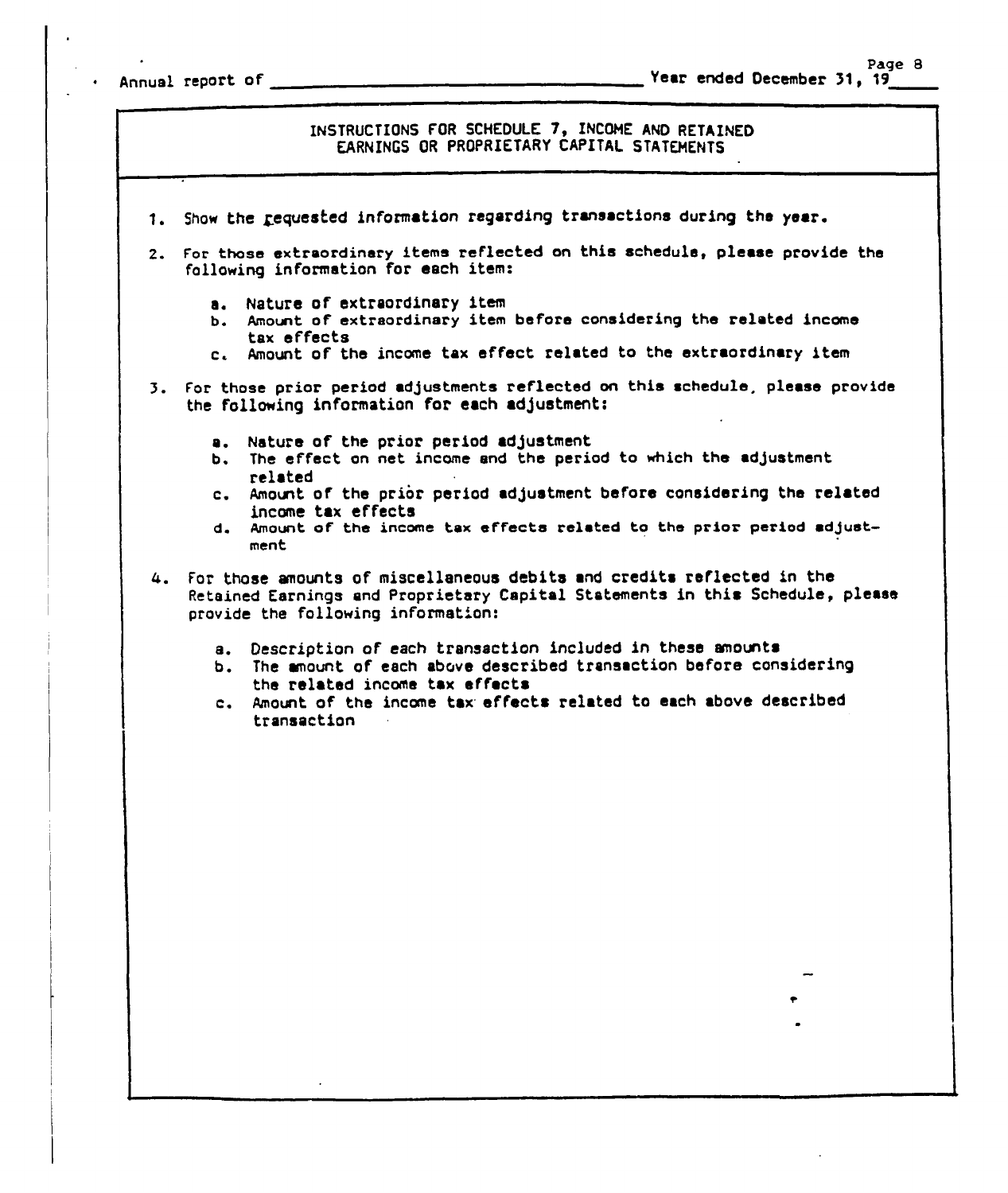Page 9

 $\frac{1}{2}$ 

Annual report of SCHEDULE 7, INCOME STATEMENT

 $\sim$ 

Year ended December 31, 19

|                |                | Income Statement                                |         |
|----------------|----------------|-------------------------------------------------|---------|
| Line.<br>No.   | Account<br>No. | Wholesale Cellular, Retail Cellular             | Current |
|                |                | and Non-Cellular Operations                     | Year    |
|                |                | WHOLESALE CELLULAR COMMUNICATIONS               |         |
|                |                | OPERATING INCOME                                |         |
| $\mathbf{1}$   | 400            | Operating Revenues - Wholesale                  |         |
| $\overline{2}$ | 401            | Operating Expenses - Wholesale                  |         |
|                |                |                                                 |         |
| 3              |                | Operating Income Before Income Taxes-Wholesale  |         |
|                | 402            | Operating Income Taxes - Wholesale              |         |
| 5              | 403            | Operating Income Taxes Deferred-Wholesale       |         |
|                |                |                                                 |         |
| 6              |                |                                                 |         |
|                | 405            | Investment Tax Credits +holesale.               |         |
| 7              |                | Net Operating Income - Wholesale                |         |
|                |                |                                                 |         |
|                |                | RETAIL CELLULAR COMMUNICATIONS OPERATING INCOME |         |
|                |                |                                                 |         |
| 3              |                | Operating Revenues-Retail                       |         |
| 9              |                |                                                 |         |
|                |                | Operating Expenses-Retail                       |         |
| 10             |                | Operating Income Before Income Taxes            |         |
|                |                |                                                 |         |
| 11             |                | Operating Income Taxes-Retail                   |         |
| 12             |                | Operating Income Taxes Deferred-Retail          |         |
|                |                |                                                 |         |
| 13             |                | Investment Tax Credits-Retail                   |         |
| 14             |                |                                                 |         |
|                |                | Net Operating Income-Retail                     |         |
|                |                |                                                 |         |

(Continued)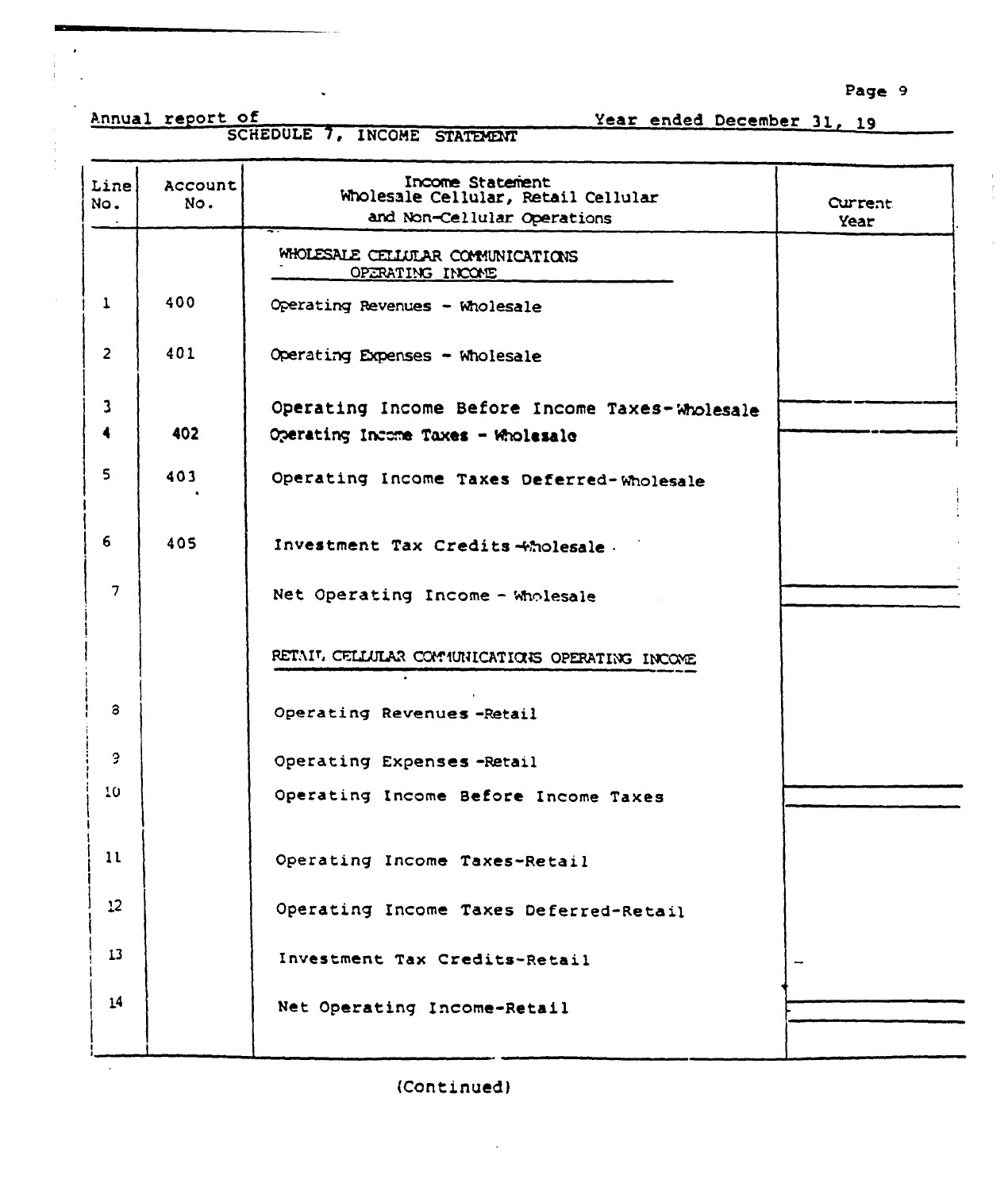Page lO

Annual report of<br>SCHEDULE 7, INCOME STATEMENT

Year ended December 31, 19

| Line<br>NO.                                                                       | Account<br>No.           |                                                                                                                                                                                                                                                                             | Current<br>Year |
|-----------------------------------------------------------------------------------|--------------------------|-----------------------------------------------------------------------------------------------------------------------------------------------------------------------------------------------------------------------------------------------------------------------------|-----------------|
| $\mathbf{1}$<br>$\overline{2}$<br>$\mathbf{3}$<br>$\blacktriangleleft$<br>5<br>-6 | 450<br>454<br>456<br>458 | INCOME FROM NON-CELLULAR OPERATIONS<br>Income-Non Cellular Operations<br>Income Deductions - Non-Cellular<br>Operations<br>Non-Cellular Operating Income<br>Interest Expense<br>Total Net Income (Before Extraordinary<br>Items)<br>Extraordinary Items (net of tax effect) |                 |
| $\overline{ }$                                                                    |                          | Total Net Income (After Extraordinary<br>Items)                                                                                                                                                                                                                             |                 |
|                                                                                   |                          | NOTE -<br>IF RETAIL CELLULAR COMMUNICATIONS OPERATIONS<br>ARE NOT REGULATED, REVENUES AND EXPENSES FROM<br>SUCH OPERATIONS SHOULD BE REPORTED AS<br>INCOME FROM NON-CELLULAR OPERATIONS.                                                                                    |                 |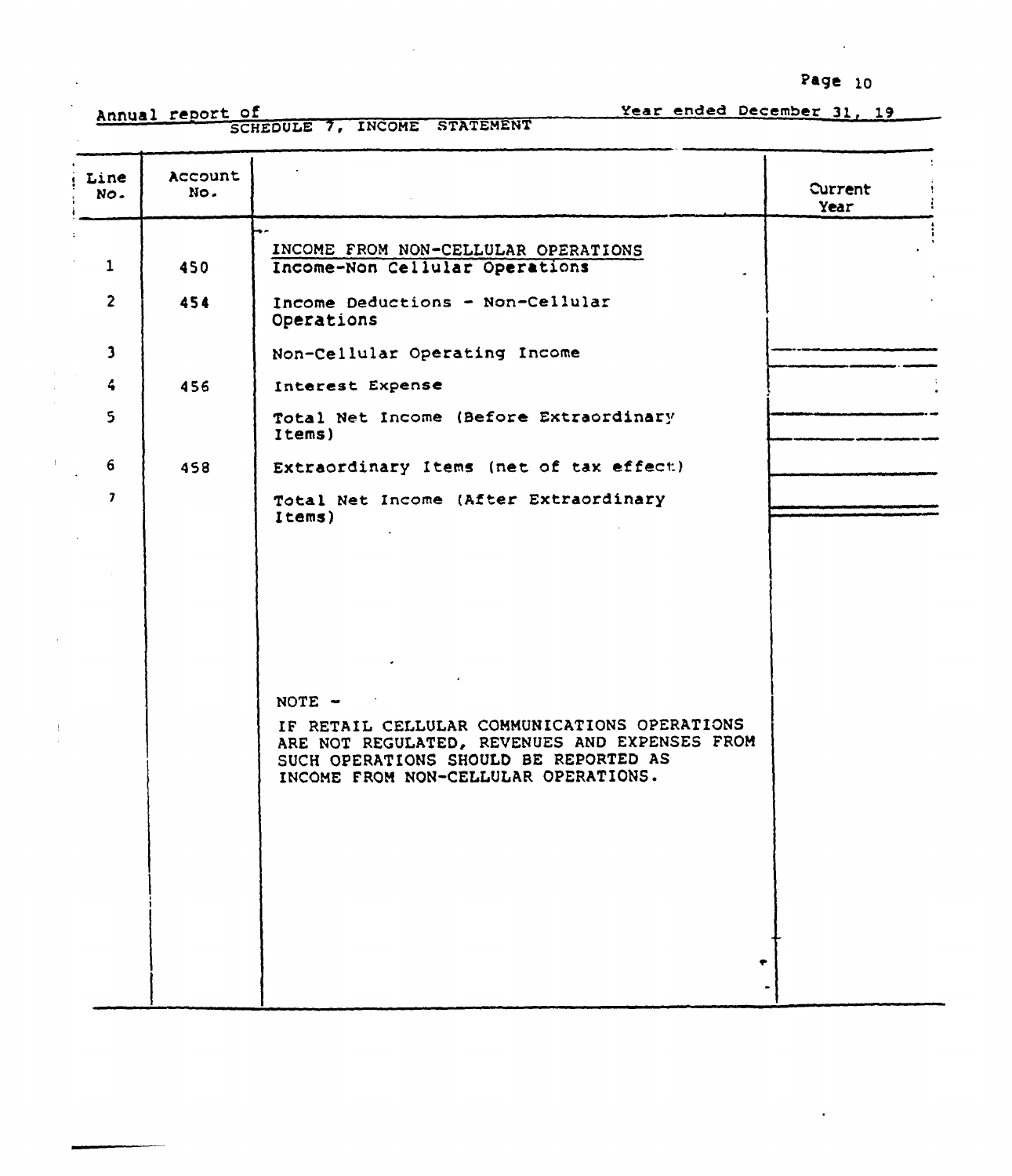|                | Annual report of            | Year ended December 31, 19                                       |                 |
|----------------|-----------------------------|------------------------------------------------------------------|-----------------|
|                |                             | SCHEDULE 8, RETAINED EARNINGS AND PARTNERSHIP CAPITAL STATEMENTS |                 |
| No.            | Line : Account<br>NO.<br>E. |                                                                  |                 |
|                |                             | سيت                                                              | Current<br>Year |
|                |                             |                                                                  |                 |
|                |                             | RETAINED EARNINGS STATEMENT                                      |                 |
| 1              | 233                         | Retained Earnings (at beginning of year)                         |                 |
| $\overline{2}$ |                             | Net Income (or loss) for the year                                |                 |
| 3              |                             | Prior Period Adjustment (s)                                      |                 |
| 4              |                             | Miscellaneous Credits                                            |                 |
| 5              |                             | Total Credits                                                    |                 |
| 6              |                             | Dividends Declared                                               |                 |
| 7<br>8         |                             | Prior Period Adjustment(s)<br>Miscellaneous Debits               |                 |
| 9              |                             | Total Debits                                                     |                 |
|                |                             |                                                                  |                 |
| 10             |                             | Retained Earnings (at end of year                                |                 |
|                |                             | $\overline{7}$<br>PARINERSHIP CAPITAL STATEMENT                  |                 |
| 11             | 234                         | Partnership Capital $-$ (at beginning of year)                   |                 |
|                |                             |                                                                  |                 |
| 12             |                             | Net Income (or loss) for the year                                |                 |
| 13             |                             | Prior Period Adjustment (s)                                      |                 |
| 14             |                             | Partners' Capital Contributions                                  |                 |
|                |                             |                                                                  |                 |
| 15             |                             | Miscellaneous Credits                                            |                 |
| 16             |                             | Total Credits                                                    |                 |
| 17             | 234.1                       | Partners' Drawings                                               |                 |
| 18             |                             | Prior Period Adjustment (s)                                      |                 |
| 19<br>20       |                             | Miscellaneous Debits                                             |                 |
| 21             | 234                         | Total Debits                                                     |                 |
|                |                             | Total Partnership Capital - (at end of year)                     |                 |
|                |                             |                                                                  |                 |

1/ This statement also should be used by sole proprietors.

Page 11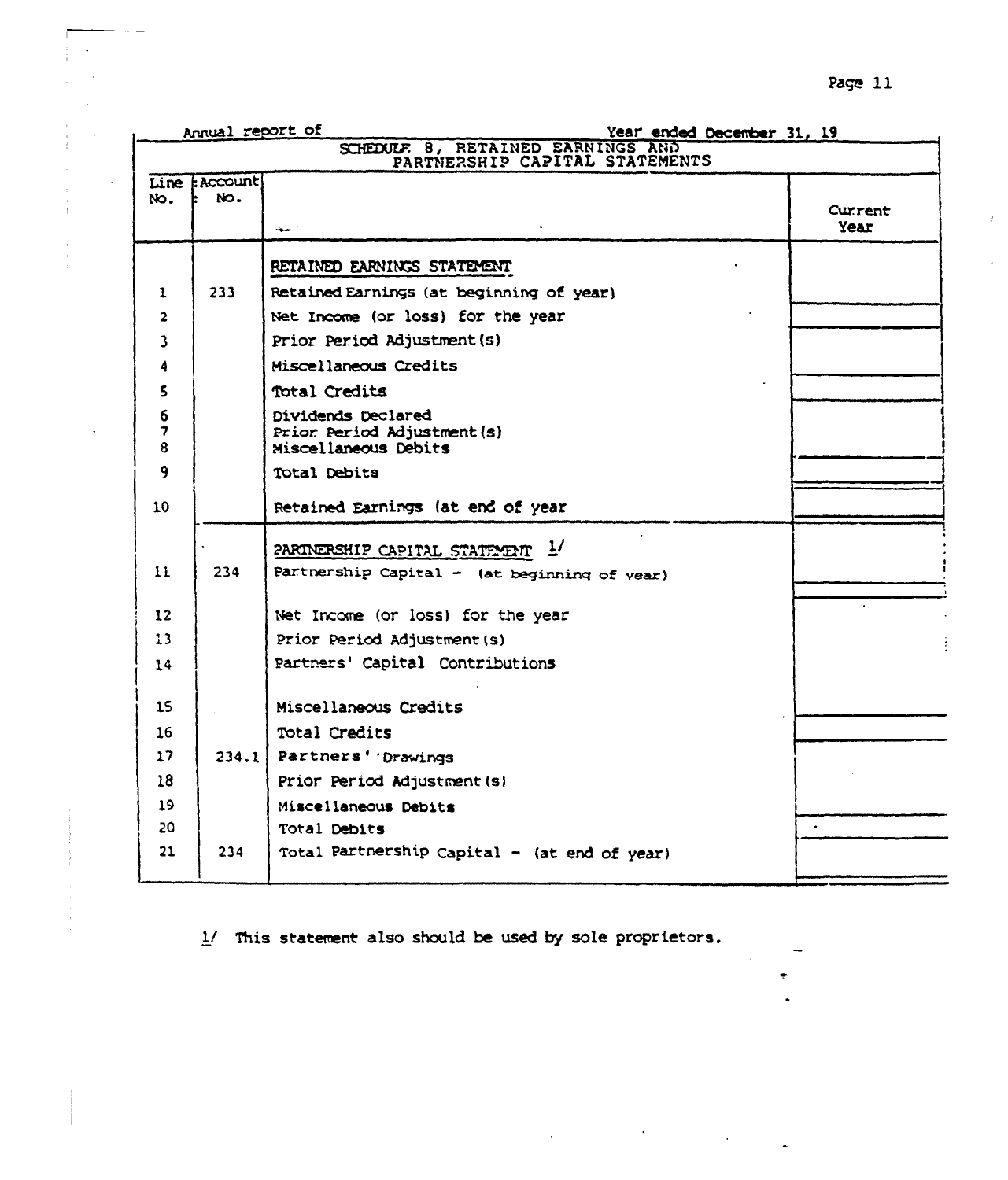| Liine<br>$\ddot{\bm{5}}$       | Name of Partner<br>Annual Report of                                  | SCHEDULE 8A, RECONCILIATION OF PARTNERS' CAPITAL ACCOU | Year Ended December 31, 19<br>$rac{1}{2}$ | Tesor <sub>1</sub> |
|--------------------------------|----------------------------------------------------------------------|--------------------------------------------------------|-------------------------------------------|--------------------|
| ىم                             | Percentage of Ownership Capital:<br>End of Year<br>Beginning of Year |                                                        |                                           |                    |
| u                              | Partner's Capital:<br>Balance Beginning of Year                      |                                                        |                                           |                    |
| 50000                          | Net Incone<br>Credits                                                |                                                        |                                           |                    |
|                                | Other Credits<br>Capital Contributions During Year                   |                                                        |                                           |                    |
| ᇦ                              | Total Credits                                                        |                                                        |                                           |                    |
| $\boldsymbol{\ddot{\sim}}$     | Debits                                                               |                                                        |                                           |                    |
| 붗<br>ದ                         | Withdrawls During Year<br>Net Losses                                 |                                                        |                                           |                    |
| 뉴                              | Other Debits                                                         |                                                        |                                           |                    |
| $\mathbf{u}$<br>$\overline{5}$ | Balance Brd of Year<br>Total Debits                                  |                                                        |                                           |                    |
|                                |                                                                      |                                                        |                                           |                    |

 $\ddot{\phantom{1}}$ 

Attach additional pages as needed.

ë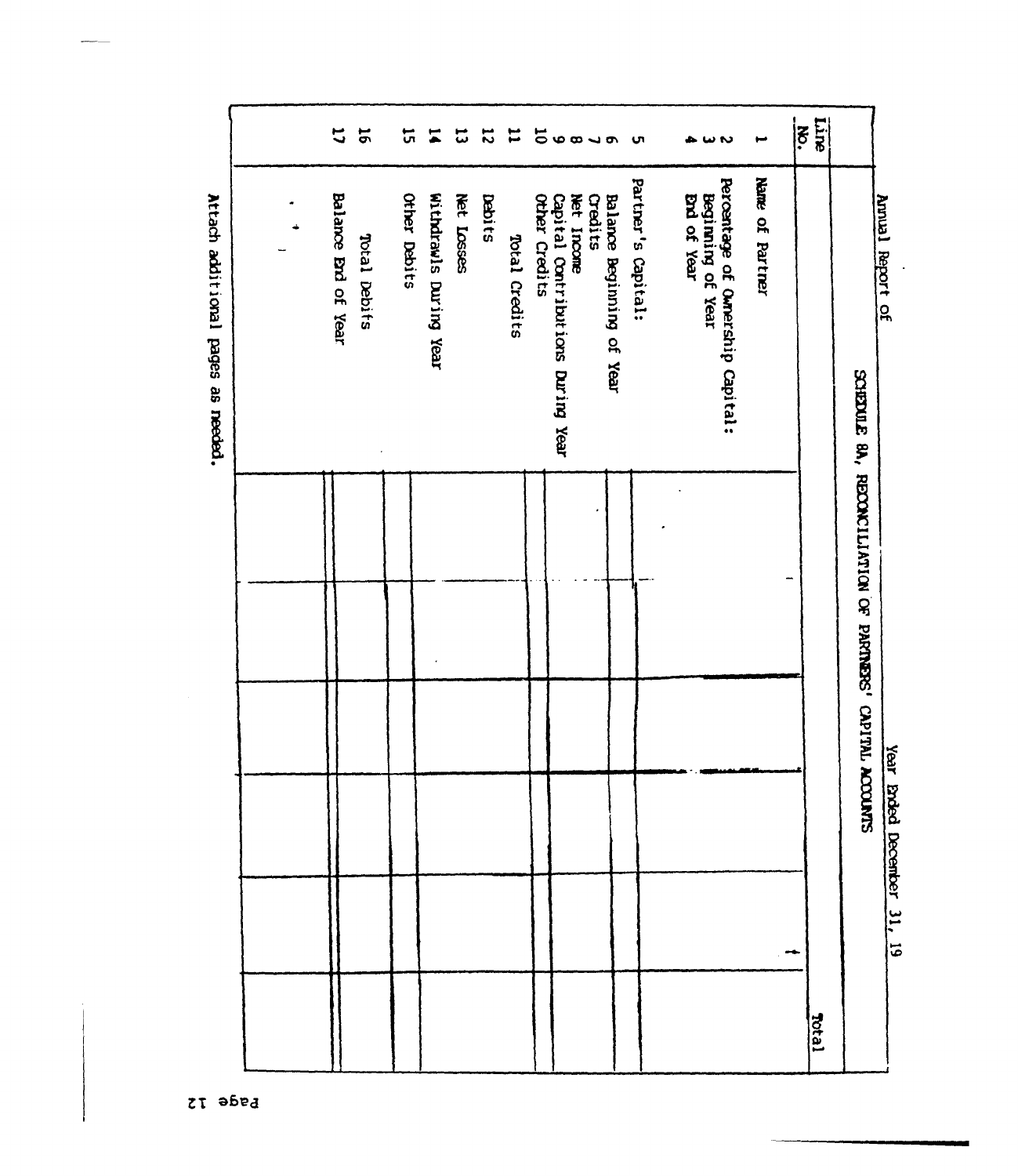Page 13

 $\mathcal{L}_{\mathcal{A}}$ 

 $\sim$ 

Annual report of

 $\ddot{\phantom{a}}$ 

ſ

# Year ended December 31, 19

|                         |                 | Schedule <sup>9</sup><br>Analysis of Operating Expenses  |       |
|-------------------------|-----------------|----------------------------------------------------------|-------|
| iLine<br>ixo.           | Account.<br>NO. | Description                                              | Total |
| $\mathbf{t}$            | 610             | Cellular Maintenance Expense                             |       |
| $\overline{\mathbf{2}}$ | 616             | 613,615, Depreciation and Amortization Expense           |       |
| $\overline{\mathbf{3}}$ | 619             | Telecommunications - Direct Operating<br><b>Expense</b>  |       |
| $\frac{1}{4}$           | n25.            | 621,623, Customer Accounts and Sales Expense             |       |
| J.<br>$\overline{5}$    | 637             | 617,635, Other Operating Expense                         |       |
| ŧ.<br>6                 | $-33,639$       | 627,631, General and Alministrative Expense              |       |
| $\cdot$ $\tau$          | <b>643</b>      | Gain or Loss on Petirement or Sale<br>of Cellular Plant  |       |
| 8                       | 543             | Operating Expenses Charges to Constr.-Cr.                |       |
| 9                       |                 | Charges by wholesalers for numbers and<br>other services |       |
| 10                      |                 | Total Gerrating Exponses                                 |       |
|                         |                 |                                                          |       |

 $\bar{z}$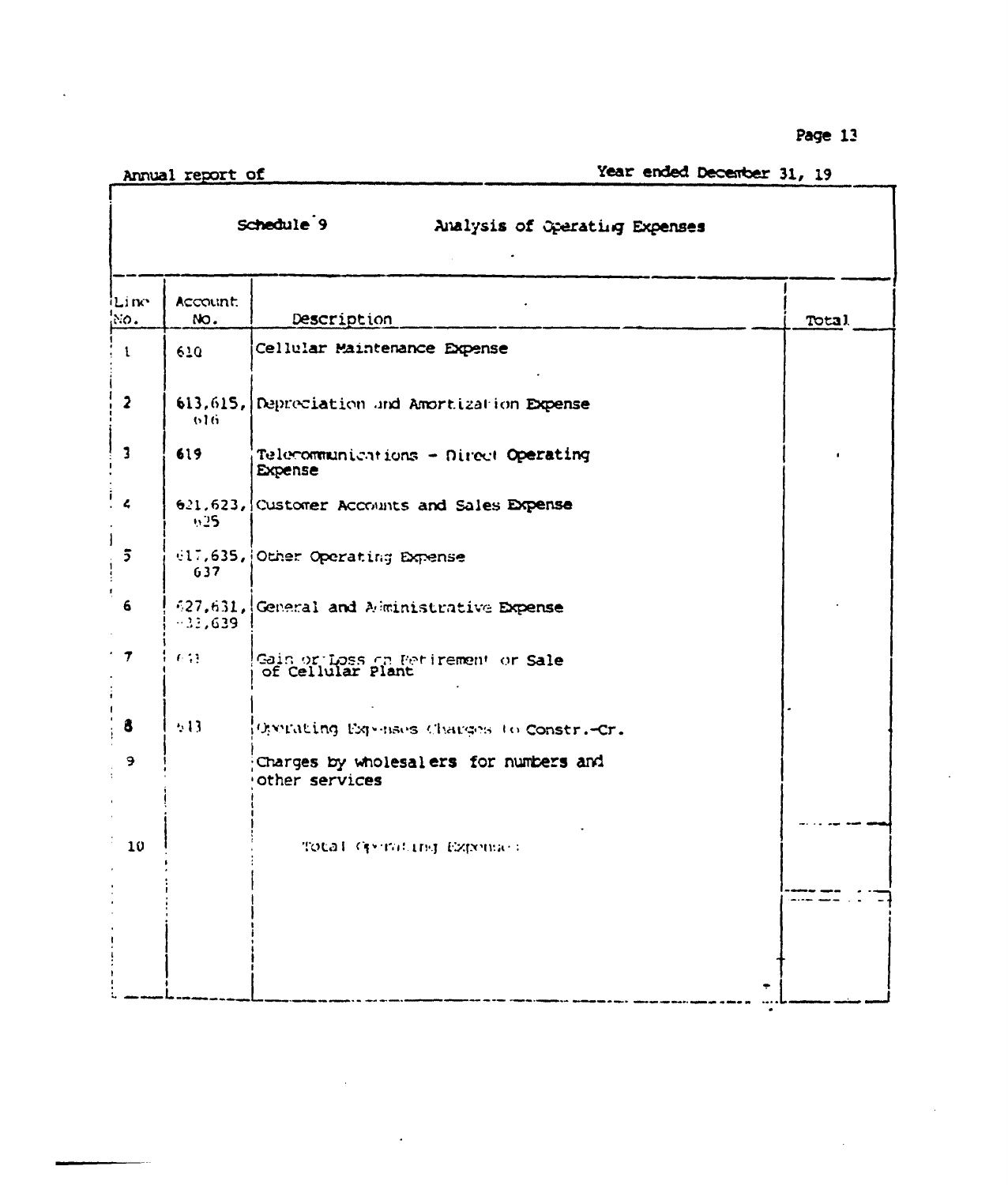$\ddot{\phantom{a}}$ 

 $\ddot{\phantom{0}}$ 

| $\overline{\mathbf{g}}$                    | $\mathbf{u}$                                                            | 5                                                                              | ដ                      | $\overline{\bullet}$                        |           | ដដ                                               | $\sharp$<br>$\overline{5}$      | ω                                          | œ                           |                                                    |                                     |                                 |                           | $\overline{\mathbf{z}}$ |                            |                                                       |  |
|--------------------------------------------|-------------------------------------------------------------------------|--------------------------------------------------------------------------------|------------------------|---------------------------------------------|-----------|--------------------------------------------------|---------------------------------|--------------------------------------------|-----------------------------|----------------------------------------------------|-------------------------------------|---------------------------------|---------------------------|-------------------------|----------------------------|-------------------------------------------------------|--|
|                                            | <b>125</b>                                                              | 124                                                                            | <b>123</b>             | <b>I22</b>                                  |           | 21148                                            |                                 | $\tilde{a}$                                | 80E<br><b>SOC</b>           | 307                                                | ă<br>š                              | ă                               | ន្លែ                      | Account                 |                            |                                                       |  |
| ÷<br>plant<br>Total Cellular Commulcations | Plant Acquisition<br>Cellular Comunications<br><b>Use</b><br>Adjustment | Cellular Comunications<br>Plant Under Construction<br>Property Held for Future | Cellular Comunications | Plant in Service<br>Cellular Communications | Equipment | Office Furniture and<br>Tools and Work Equipment | <b>Vehicles</b><br>Transmission | Radio Frequency Chanel<br><b>EQUIPMENT</b> | STOWEDS<br><b>Base Site</b> | Sultching<br><b>Bruipment</b><br><b>Controller</b> | Power Equipment<br><b>Muterinae</b> | prodesed<br><b>Improvements</b> | <b>Buildings</b><br>puery | Account Title           |                            | SCHEDULE 10 ANALISIS OF CELLULAR COMMUNICATIONS PLANT |  |
|                                            |                                                                         |                                                                                |                        |                                             |           |                                                  |                                 |                                            |                             |                                                    |                                     |                                 |                           | Year                    | beginning of<br>Balance at |                                                       |  |
|                                            |                                                                         |                                                                                |                        |                                             |           |                                                  |                                 |                                            |                             |                                                    |                                     |                                 |                           | During year             | Additions                  |                                                       |  |
|                                            |                                                                         |                                                                                |                        |                                             |           |                                                  |                                 |                                            |                             |                                                    |                                     |                                 |                           | during year             | Ret irenents               | <b><i><u>ELANDOCAN</u></i></b>                        |  |
|                                            |                                                                         |                                                                                |                        |                                             |           |                                                  |                                 |                                            |                             |                                                    |                                     |                                 |                           | Miustments              | Transfers and              |                                                       |  |
|                                            |                                                                         |                                                                                |                        |                                             |           |                                                  |                                 |                                            |                             |                                                    |                                     |                                 |                           | $\frac{1}{2}$           | at end o<br>Balance        |                                                       |  |

 $\ddot{\phantom{a}}$ 

pt abed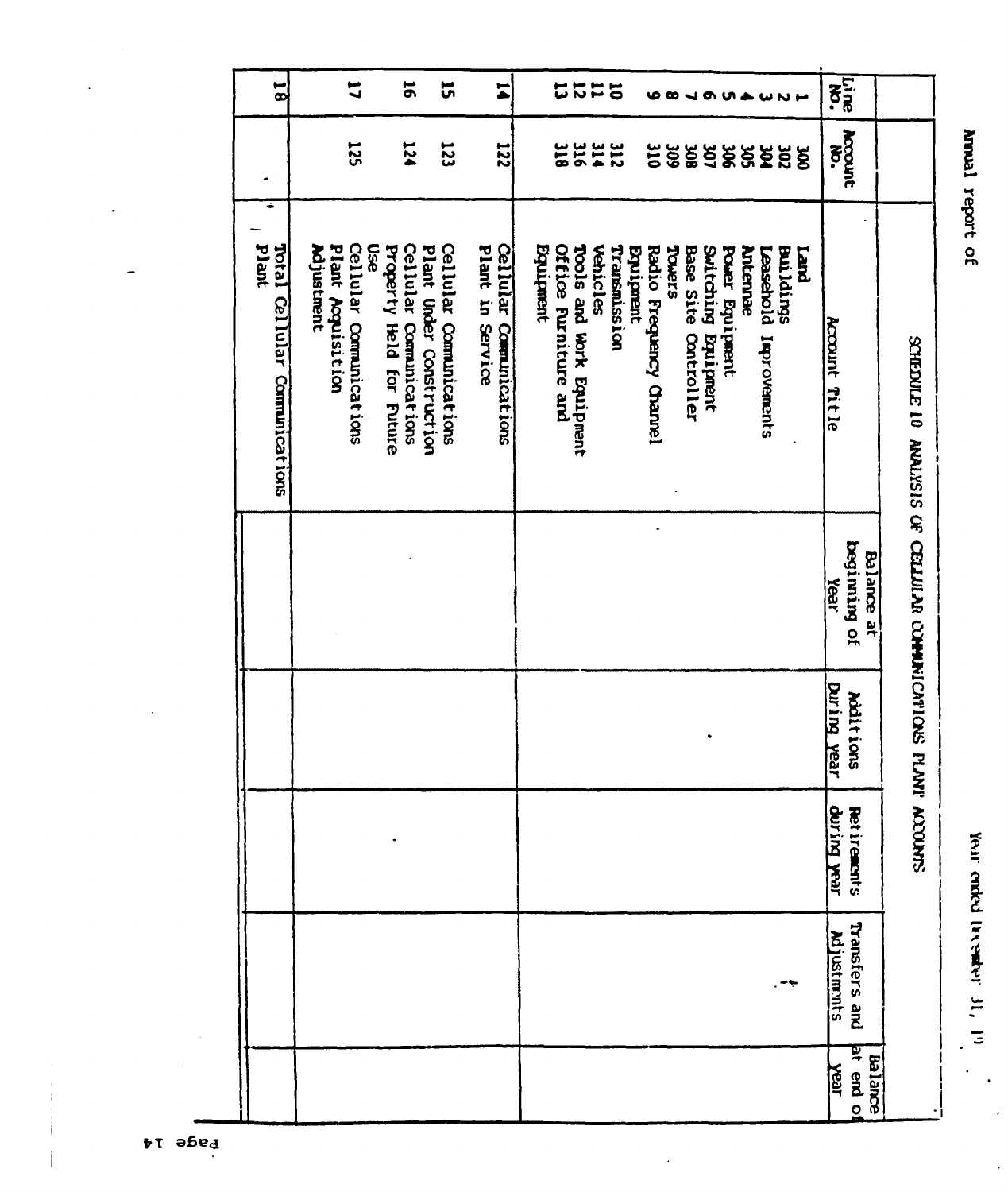Annual report of

# SCHEDULE 11 ANALYSIS OF DEFERRED CHARGES AND CREDITS

List hereunder the major items comprising the balances at the end of the year on Lines 13, Page 7 and Line 13, Page 8. Show the account titles, the nature of the items, and the amount.  $\frac{1}{2}$  and  $\frac{1}{2}$ 

|           | Deferred Charges | Amount | Other Deferred Credits | Amount |
|-----------|------------------|--------|------------------------|--------|
|           |                  |        |                        |        |
|           |                  |        |                        |        |
|           |                  |        |                        |        |
|           |                  |        |                        |        |
|           |                  |        |                        |        |
| $\bar{L}$ |                  |        |                        |        |
|           |                  |        |                        |        |
|           | ν.               |        |                        |        |
|           |                  |        |                        |        |
|           |                  |        |                        |        |
|           |                  |        |                        |        |
|           |                  |        |                        |        |
|           |                  |        |                        |        |
|           |                  |        |                        |        |
|           |                  |        |                        |        |
|           |                  |        |                        |        |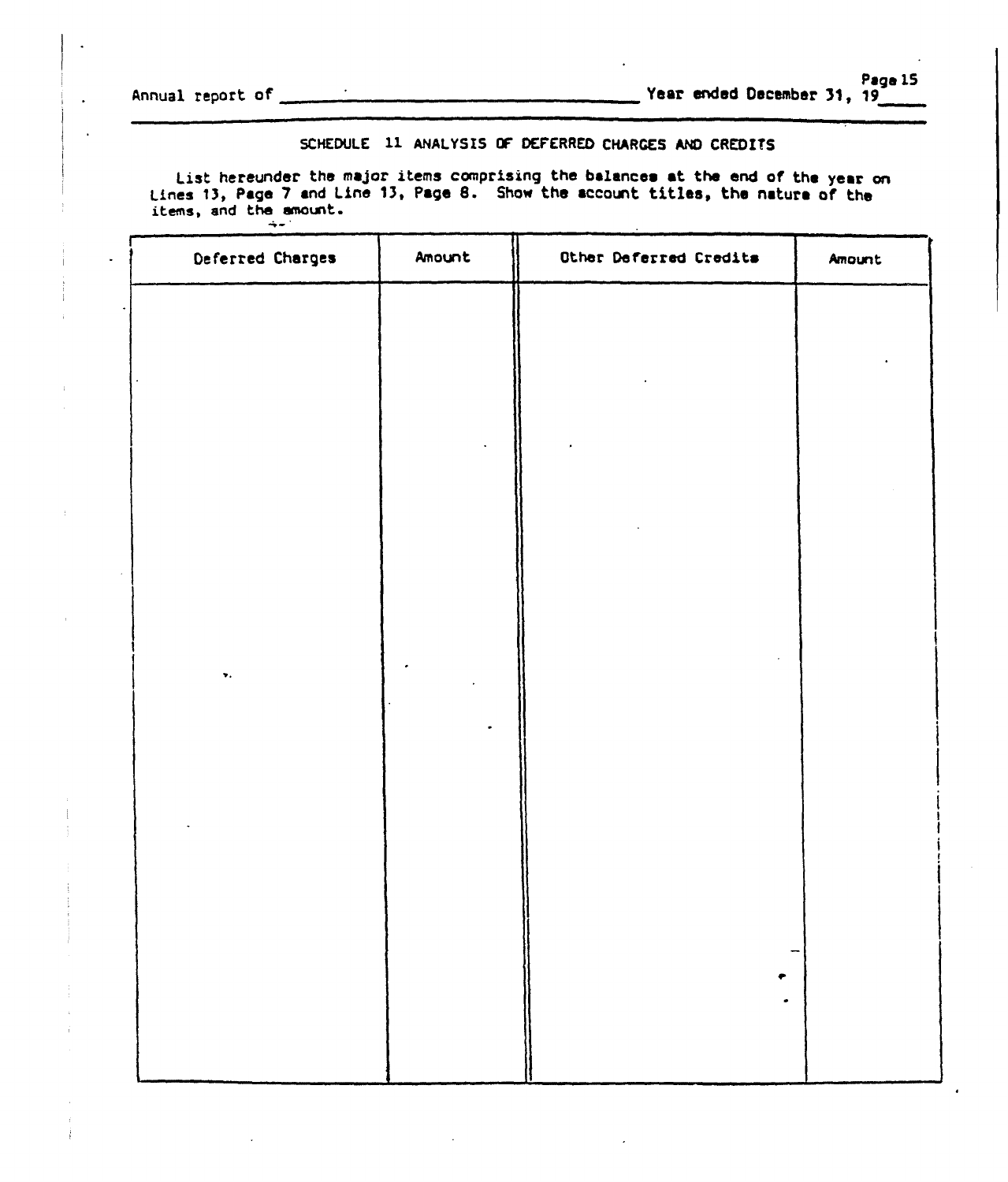Annual report of

SCHEDULE 12 LONG-TERM DEBT (Account 225)

Show the particulars concerning any indebtedness having a specified term of more than one year<br>Show the particulars concerning any indebtedness having any time during the year

|  |                    | $\frac{8}{3}$                                                                  |
|--|--------------------|--------------------------------------------------------------------------------|
|  | $\mathbf{e}$       | Line loesignation [Date of ] Date of<br>of Debt                                |
|  | $\widehat{\sigma}$ |                                                                                |
|  | $\overline{c}$     |                                                                                |
|  | $\tilde{e}$        | Maturity Obligation Authorization No.<br>Regulatory                            |
|  | $\overline{e}$     |                                                                                |
|  | $\overline{E}$     |                                                                                |
|  | $\overline{6}$     | Diedun                                                                         |
|  | $\mathbf{E}$       | Original Balance<br>Interest Amount At end<br>Rate of Debt of Year During Year |

SCHEDULE 13 CAPITAL STOCKS AND DIVIDENDS

Show the particulars called for concerning the several classes and issues of capital stocks of the respondent as at the end of the year.<br>Indicate, in Column(d), whether issue is par or no par stock.

|                        | [Line<br>zo.                 |                                                           |
|------------------------|------------------------------|-----------------------------------------------------------|
| $\mathbf{e}$           | ICIass of Stock   Issue      |                                                           |
| $\widehat{\mathbf{g}}$ | Date<br>of                   |                                                           |
| $\overline{a}$         | Incorporation<br>Articles of | Authorized<br>Number of<br><b>Shares</b><br>$\frac{1}{2}$ |
| ê                      | Stated Value<br>To red       |                                                           |
| $\overline{6}$         | Seraces<br>30.04             | Stock Outstanding                                         |
| 5                      | Amoun                        |                                                           |
| $\hat{e}$              | Bate                         |                                                           |
| $\Xi$                  | <b>Amount</b>                | Dividends<br>Declared during<br>Year                      |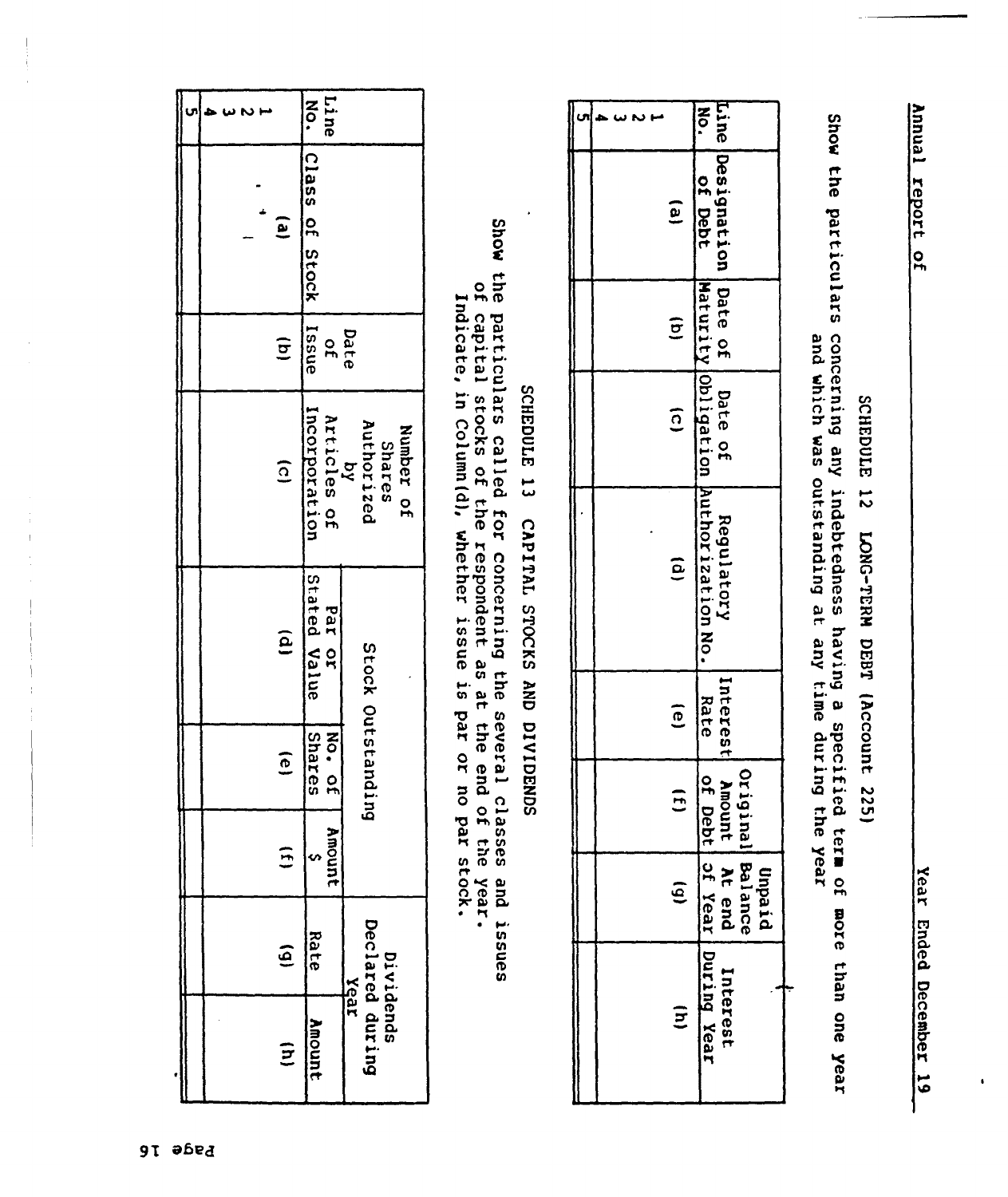Page 17 Year ended December 31, 19

Annual report of

 $\ddot{\phantom{a}}$ 

| State of $\qquad \qquad$ $\qquad \qquad$ $\qquad$ $\qquad$ $\qquad$ $\qquad$ $\qquad$ $\qquad$ $\qquad$ $\qquad$ $\qquad$ $\qquad$ $\qquad$ $\qquad$ $\qquad$ $\qquad$ $\qquad$ $\qquad$ $\qquad$ $\qquad$ $\qquad$ $\qquad$ $\qquad$ $\qquad$ $\qquad$ $\qquad$ $\qquad$ $\qquad$ $\qquad$ $\qquad$ $\qquad$ $\qquad$ $\qquad$ $\qquad$ $\$ |                                                       |         |
|----------------------------------------------------------------------------------------------------------------------------------------------------------------------------------------------------------------------------------------------------------------------------------------------------------------------------------------------|-------------------------------------------------------|---------|
| County of $\rightarrow$                                                                                                                                                                                                                                                                                                                      |                                                       |         |
|                                                                                                                                                                                                                                                                                                                                              |                                                       |         |
|                                                                                                                                                                                                                                                                                                                                              |                                                       |         |
|                                                                                                                                                                                                                                                                                                                                              |                                                       | - of    |
| sworn deposes and says: I am the                                                                                                                                                                                                                                                                                                             | o<br>(Here insert the official title of the deponent) | end the |
| (Here insert the exact name of the licensee)<br>foregoing statements are true to the best of my knowledge and belief.                                                                                                                                                                                                                        |                                                       |         |
|                                                                                                                                                                                                                                                                                                                                              |                                                       |         |
|                                                                                                                                                                                                                                                                                                                                              |                                                       |         |
|                                                                                                                                                                                                                                                                                                                                              | (signature)                                           |         |
| Subscribed and sworn to before me                                                                                                                                                                                                                                                                                                            |                                                       |         |
|                                                                                                                                                                                                                                                                                                                                              |                                                       |         |
| in and for the state and county named,                                                                                                                                                                                                                                                                                                       |                                                       |         |
|                                                                                                                                                                                                                                                                                                                                              |                                                       |         |
| 19                                                                                                                                                                                                                                                                                                                                           |                                                       |         |
|                                                                                                                                                                                                                                                                                                                                              |                                                       |         |
| (Use an im-L.S. pression Seal.)                                                                                                                                                                                                                                                                                                              |                                                       |         |
|                                                                                                                                                                                                                                                                                                                                              |                                                       |         |
| (Signature of officer authorized to administer oaths)                                                                                                                                                                                                                                                                                        |                                                       |         |
|                                                                                                                                                                                                                                                                                                                                              |                                                       |         |
| The foregoing oath must be axecuted and this report filed with the Public<br>Service Commission; on or before March 31 next following the end of the year covered<br>by the report.                                                                                                                                                          |                                                       |         |
|                                                                                                                                                                                                                                                                                                                                              |                                                       |         |
|                                                                                                                                                                                                                                                                                                                                              |                                                       |         |
|                                                                                                                                                                                                                                                                                                                                              |                                                       |         |
|                                                                                                                                                                                                                                                                                                                                              |                                                       |         |
|                                                                                                                                                                                                                                                                                                                                              |                                                       |         |
|                                                                                                                                                                                                                                                                                                                                              |                                                       |         |
|                                                                                                                                                                                                                                                                                                                                              |                                                       |         |